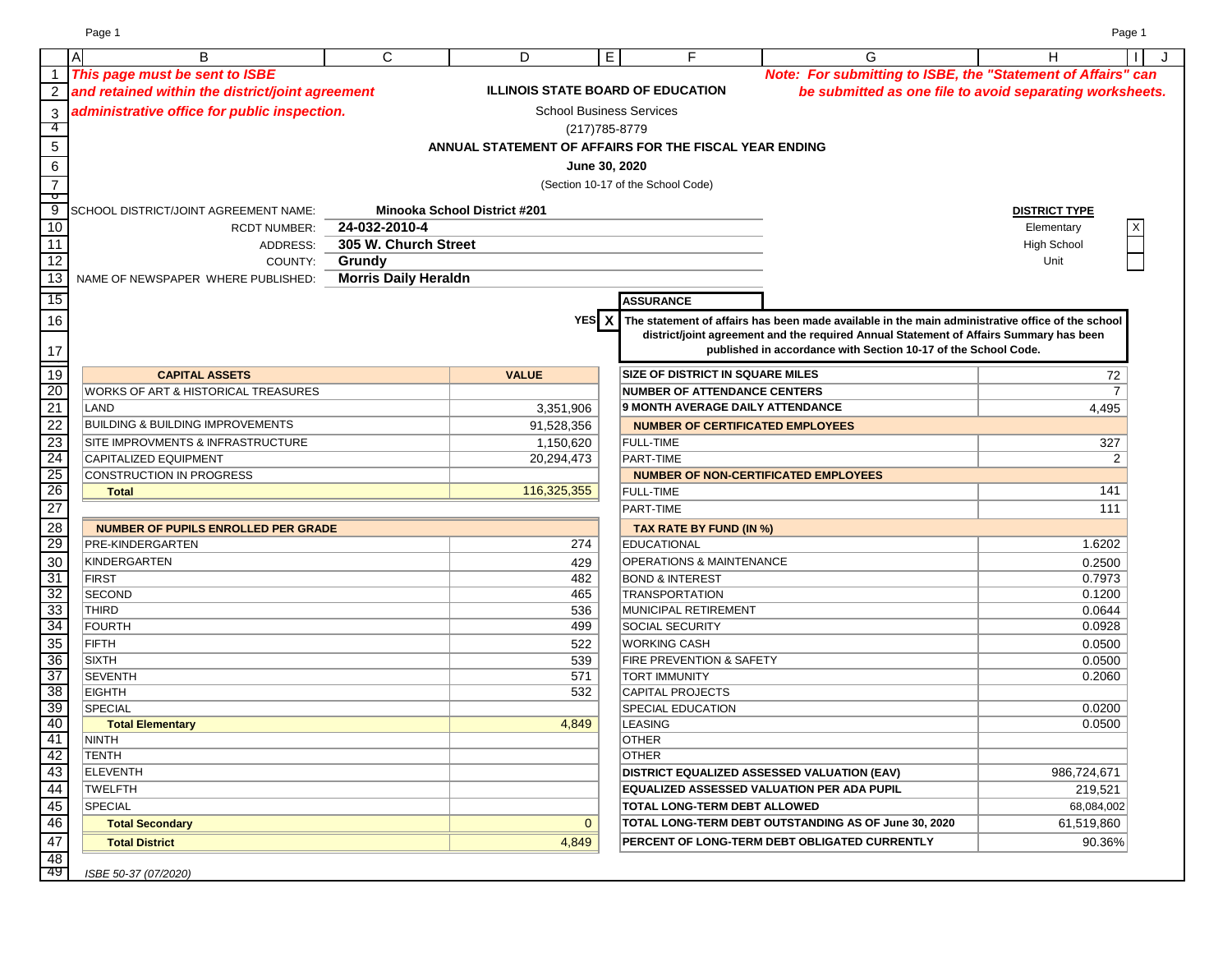|                                  | A                                                | B          | C                  | D                                      | F                   | F.                                         | G                                                 | н                       |                     |                | K                                      |
|----------------------------------|--------------------------------------------------|------------|--------------------|----------------------------------------|---------------------|--------------------------------------------|---------------------------------------------------|-------------------------|---------------------|----------------|----------------------------------------|
|                                  |                                                  |            |                    |                                        |                     | <b>STATEMENT OF ASSETS AND LIABILITIES</b> |                                                   |                         |                     |                |                                        |
| $\overline{2}$                   |                                                  |            |                    |                                        |                     | AS OF JUNE 30, 2020                        |                                                   |                         |                     |                |                                        |
| $\overline{3}$<br>$\overline{4}$ |                                                  |            | (10)               | (20)                                   | (30)                | (40)                                       | (50)                                              | (60)                    | (70)                | (80)           | (90)                                   |
|                                  |                                                  |            |                    |                                        |                     |                                            | <b>Municipal</b>                                  |                         |                     |                |                                        |
| 5                                | <b>Description</b>                               | Acct<br>No | <b>Educational</b> | <b>Operations &amp;</b><br>Maintenance | <b>Debt Service</b> | Transportation                             | <b>Retirement &amp;</b><br><b>Social Security</b> | <b>Capital Projects</b> | <b>Working Cash</b> | Tort           | <b>Fire Prevention &amp;</b><br>Safety |
| 6                                | <b>CURRENT ASSETS (100)</b>                      |            |                    |                                        |                     |                                            |                                                   |                         |                     |                |                                        |
|                                  | Cash (Accounts 111 thru 115)                     |            | 5,188,075          | 985,866                                | 1,439,115           | 919,248                                    | 671,820                                           | 294,141                 | 911,951             | 618,816        | 361,380                                |
| 8                                | Investments                                      | 120        | 3,944,047          | 582,531                                | 870,111             | 910,602                                    | 605,322                                           | 1,123,752               | 11,725,829          |                | 477,078                                |
| 9                                | <b>Taxes Receivable</b>                          | 130        |                    |                                        |                     |                                            |                                                   |                         |                     |                |                                        |
| 10                               | Interfund Receivables                            | 140        |                    |                                        |                     |                                            |                                                   |                         |                     |                |                                        |
| -11                              | Intergovernmental Accounts Receivable            | 150        |                    |                                        |                     |                                            |                                                   |                         |                     |                |                                        |
| 12                               | Other Receivables                                | 160        |                    |                                        |                     | 98                                         | 70                                                |                         |                     |                |                                        |
|                                  | 13 Inventory                                     | 170        |                    |                                        |                     |                                            |                                                   |                         |                     |                |                                        |
|                                  | 14 Prepaid Items                                 | 180        |                    |                                        |                     |                                            |                                                   |                         |                     |                |                                        |
|                                  | 15 Other Current Assets                          | 190        |                    |                                        |                     |                                            |                                                   |                         |                     |                |                                        |
| 16                               | <b>Total Current Assets</b>                      |            | 9,132,122          | 1,568,397                              | 2,309,226           | 1,829,948                                  | 1,277,212                                         | 1,417,893               | 12,637,780          | 618,816        | 838,458                                |
|                                  | 17 CURRENT LIABILITIES (400)                     |            |                    |                                        |                     |                                            |                                                   |                         |                     |                |                                        |
|                                  | 18 Interfund Payables                            | 410        |                    |                                        |                     |                                            |                                                   |                         |                     |                |                                        |
|                                  | 19 Intergovernmental Accounts Payable            | 420        |                    |                                        |                     |                                            |                                                   |                         |                     |                |                                        |
|                                  | 20 Other Payable                                 | 430        |                    |                                        |                     |                                            |                                                   |                         |                     |                |                                        |
|                                  | 21 Contracts Payable                             | 440        |                    |                                        |                     |                                            |                                                   |                         |                     |                |                                        |
|                                  | 22 Loans Payable                                 | 460        |                    |                                        |                     |                                            |                                                   |                         |                     |                |                                        |
|                                  | 23 Salaries & Benefits Payable                   | 470        |                    |                                        |                     |                                            |                                                   |                         |                     |                |                                        |
|                                  | 24 Payroll Deductions & Withholdings             | 480        | 438                |                                        |                     |                                            |                                                   |                         |                     |                |                                        |
|                                  | 25 Deferred Revenues & Other Current Liabilities | 490        |                    |                                        |                     |                                            |                                                   |                         |                     |                |                                        |
| $\overline{26}$                  | Due to Activity Fund Organizations               | 493        |                    |                                        |                     |                                            |                                                   |                         |                     |                |                                        |
| $\overline{27}$                  | <b>Total Current Liabilities</b>                 |            | 438                | $\mathbf{0}$                           | $\mathbf{0}$        | $\mathbf{0}$                               | $\mathbf{0}$                                      | $\mathbf{0}$            | $\mathbf{0}$        | $\overline{0}$ | $\overline{0}$                         |
| 28                               | <b>LONG-TERM LIABILITIES (500)</b>               |            |                    |                                        |                     |                                            |                                                   |                         |                     |                |                                        |
| 29                               | Long-Term Debt Payable                           | 511        |                    |                                        |                     |                                            |                                                   |                         |                     |                |                                        |
| 30                               | <b>Total Liabilities</b>                         |            | 438                | $\overline{0}$                         | $\mathbf{0}$        | $\mathbf{0}$                               | $\mathbf{0}$                                      | $\overline{0}$          | $\mathbf{0}$        | $\overline{0}$ | $\mathbf{0}$                           |
|                                  | 31 Reserved Fund Balance                         | 714        |                    |                                        |                     |                                            |                                                   |                         |                     |                |                                        |
|                                  | 32 Unreserved Fund Balance                       | 730        | 9,131,684          | 1,568,397                              | 2,309,228           | 1,829,948                                  | 1,277,212                                         | 1,417,893               | 12,637,780          | 618,816        | 838,458                                |
|                                  | 33 Investments in General Fixed Assets           |            |                    |                                        |                     |                                            |                                                   |                         |                     |                |                                        |
|                                  | 34 Total Liabilities and Fund Balances           |            | 9,132,122          | 1,568,397                              | 2,309,228           | 1,829,948                                  | 1,277,212                                         | 1,417,893               | 12,637,780          | 618,816        | 838,458                                |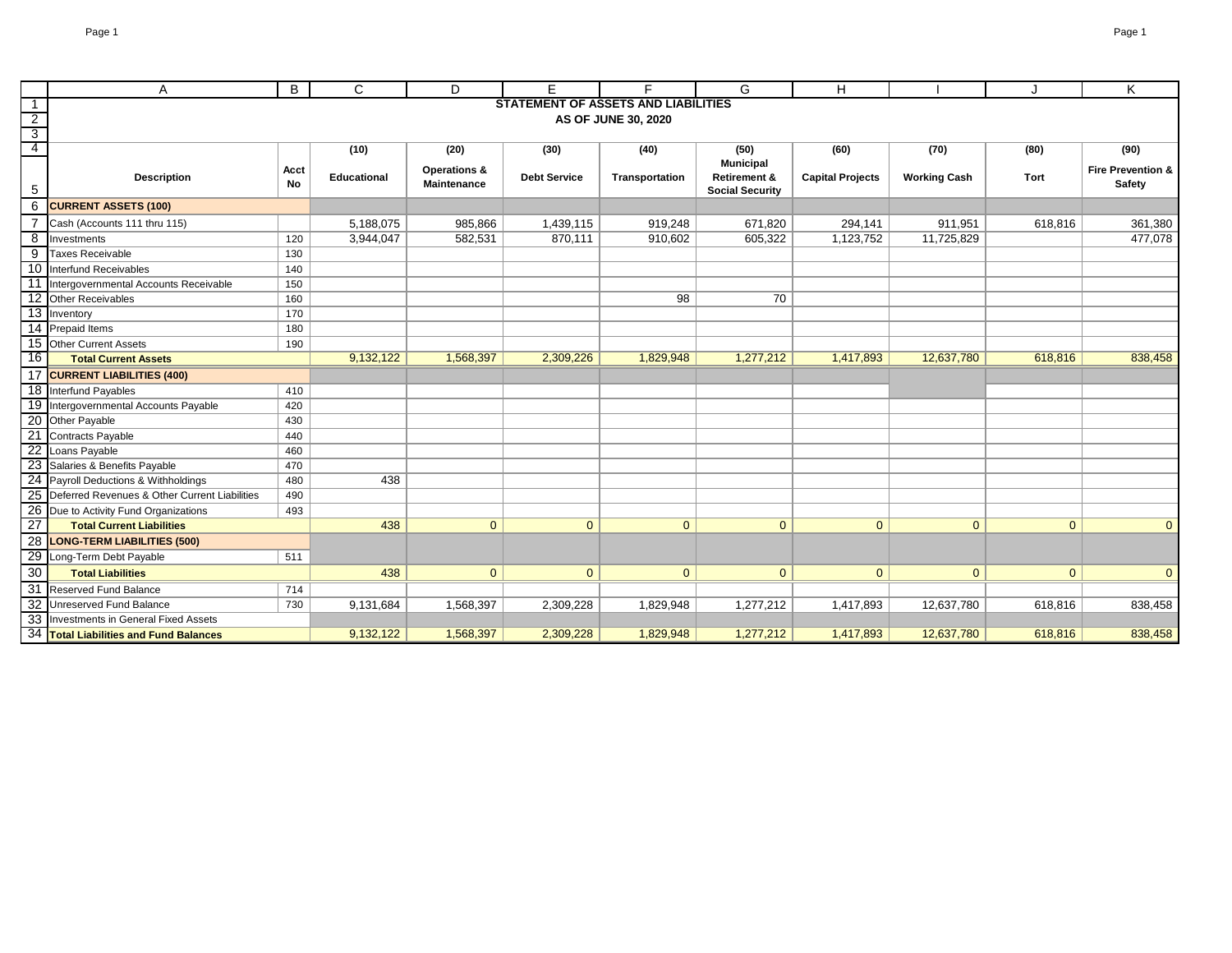|                                           | Α                                                                             | B          | C                  | D                                      | E.                  | F.                                                                                               | G                        | Н                       |                     |                | Κ                                  |
|-------------------------------------------|-------------------------------------------------------------------------------|------------|--------------------|----------------------------------------|---------------------|--------------------------------------------------------------------------------------------------|--------------------------|-------------------------|---------------------|----------------|------------------------------------|
| $\overline{1}$                            |                                                                               |            |                    |                                        |                     | STATEMENT OF REVENUES RECEIVED/REVENUES, EXPENDITURES DISBURSED/EXPENDITURES, OTHER SOURCES/USES |                          |                         |                     |                |                                    |
| $\overline{2}$                            |                                                                               |            |                    |                                        |                     | AND CHANGES IN FUND BALANCE - FOR YEAR ENDING JUNE 30, 2020                                      |                          |                         |                     |                |                                    |
| $\overline{\mathbf{3}}$<br>$\overline{4}$ |                                                                               |            | (10)               |                                        |                     | (40)                                                                                             |                          |                         |                     |                |                                    |
|                                           |                                                                               |            |                    | (20)                                   | (30)                |                                                                                                  | (50)<br><b>Municipal</b> | (60)                    | (70)                | (80)           | (90)                               |
|                                           | <b>Description</b>                                                            | Acct<br>No | <b>Educational</b> | <b>Operations &amp;</b><br>Maintenance | <b>Debt Service</b> | Transportation                                                                                   | Retirement &             | <b>Capital Projects</b> | <b>Working Cash</b> | Tort           | Fire Prevention &<br><b>Safety</b> |
| 5                                         |                                                                               |            |                    |                                        |                     |                                                                                                  | <b>Social Security</b>   |                         |                     |                |                                    |
| 6                                         | <b>RECEIPTS/REVENUES</b>                                                      |            |                    |                                        |                     |                                                                                                  |                          |                         |                     |                |                                    |
|                                           | <b>Local Sources</b>                                                          | 1000       | 20,306,848         | 2,367,485                              | 7,924,499           | 1,154,210                                                                                        | 1,483,198                | 244,668                 | 725,380             | 1,642,826      | 473,266                            |
| 8                                         | Flow-Through Received/Revenue from One District to<br><b>Another District</b> | 2000       |                    |                                        |                     | 1,650,057                                                                                        |                          |                         |                     |                |                                    |
| 9                                         | <b>State Sources</b>                                                          | 3000       | 14,885,595         | 50,000                                 |                     |                                                                                                  |                          |                         |                     |                |                                    |
| 10                                        | <b>Federal Sources</b>                                                        | 4000       | 1,542,874          |                                        |                     |                                                                                                  |                          |                         |                     |                |                                    |
| 11                                        | <b>Total Direct Receipts/Revenues</b>                                         |            | 36,735,317         | 2,417,485                              | 7,924,499           | 2,804,267                                                                                        | 1,483,198                | 244,668                 | 725,380             | 1,642,826      | 473,266                            |
| 12                                        | Rec./Rev. for "On Behalf" Payments                                            | 3998       | 17,522,709         |                                        |                     |                                                                                                  |                          |                         |                     |                |                                    |
| 13                                        | <b>Total Receipts/Revenues</b>                                                |            | 54,258,026         | 2,417,485                              | 7,924,499           | 2,804,267                                                                                        | 1,483,198                | 244,668                 | 725,380             | 1,642,826      | 473,266                            |
|                                           | 14 DISBURSEMENTS/EXPENDITURES                                                 |            |                    |                                        |                     |                                                                                                  |                          |                         |                     |                |                                    |
|                                           | 15 Instruction                                                                | 1000       | 22,810,070         |                                        |                     |                                                                                                  | 437,632                  |                         |                     |                |                                    |
|                                           | 16 Support Services                                                           | 2000       | 10,022,742         | 2,977,076                              |                     | 2,527,057                                                                                        | 862,862                  | 1,382,453               |                     | 1.395.635      | 8,515                              |
| 17                                        | <b>Community Services</b>                                                     | 3000       | 80,568             |                                        |                     |                                                                                                  | 821                      |                         |                     |                |                                    |
| 18                                        | Payments to Other Districts & Govt Units                                      | 4000       | 3,158,624          |                                        |                     |                                                                                                  |                          |                         |                     |                |                                    |
| 19                                        | <b>Debt Services</b>                                                          | 5000       |                    |                                        | 8,435,581           |                                                                                                  |                          |                         |                     |                |                                    |
| 20                                        | <b>Total Direct Disbursements/Expenditures</b>                                |            | 36,072,004         | 2,977,076                              | 8,435,581           | 2,527,057                                                                                        | 1,301,315                | 1,382,453               |                     | 1,395,635      | 8,515                              |
| 21                                        | Disb./Expend. for "On Behalf" Payments                                        | 4180       | 17,522,709         | $\mathbf{0}$                           | $\Omega$            | $\overline{0}$                                                                                   | $\Omega$                 | $\Omega$                |                     | $\overline{0}$ | $\mathbf{0}$                       |
| $\overline{22}$                           | <b>Total Disbursements/Expenditures</b>                                       |            | 53,594,713         | 2,977,076                              | 8,435,581           | 2,527,057                                                                                        | 1,301,315                | 1,382,453               |                     | 1,395,635      | 8,515                              |
|                                           | Excess of Direct Receipts/Revenues Over (Under)                               |            |                    |                                        |                     |                                                                                                  |                          |                         |                     |                |                                    |
|                                           | 23 Direct Disbursements/Expenditures                                          |            | 663,313            | (559, 591)                             | (511,082)           | 277,210                                                                                          | 181,883                  | (1, 137, 785)           | 725,380             | 247,191        | 464,751                            |
| 24                                        | <b>Other Sources of Funds</b>                                                 | 7000       |                    |                                        | 553,505             |                                                                                                  |                          |                         |                     |                |                                    |
| 25                                        | <b>Other Uses of Funds</b>                                                    | 8000       |                    |                                        |                     |                                                                                                  |                          |                         |                     |                |                                    |
| 26                                        | <b>Total Other Sources/Uses of Funds</b>                                      |            | $\mathbf{0}$       | $\overline{0}$                         | 553,505             | $\overline{0}$                                                                                   | $\mathbf{0}$             | $\mathbf{0}$            | $\mathbf{0}$        | $\overline{0}$ | $\overline{0}$                     |
|                                           | Excess of Receipts/Revenues & Other Sources of Funds                          |            |                    |                                        |                     |                                                                                                  |                          |                         |                     |                |                                    |
|                                           | (Over/Under) Expenditures/Disbursements & Other Uses of<br>27 Funds           |            | 663,313            | (559, 591)                             | 42,423              | 277,210                                                                                          | 181,883                  | (1, 137, 785)           | 725,380             | 247.191        | 464,751                            |
|                                           | Beginning Fund Balances - July 1, 2019                                        |            | 8,468,371          | 2,127,988                              | 2,266,803           | 1,552,738                                                                                        | 1,095,329                | 2,555,678               | 11,912,400          | 371,625        | 373,707                            |
|                                           | Other Changes in Fund Balances Increases                                      |            |                    |                                        |                     |                                                                                                  |                          |                         |                     |                |                                    |
| 29                                        | (Decreases)                                                                   |            |                    |                                        |                     |                                                                                                  |                          |                         |                     |                |                                    |
|                                           | 30 Ending Fund Balances June 30, 2020                                         |            | 9,131,684          | 1,568,397                              | 2,309,226           | 1,829,948                                                                                        | 1,277,212                | 1,417,893               | 12,637,780          | 618,816        | 838,458                            |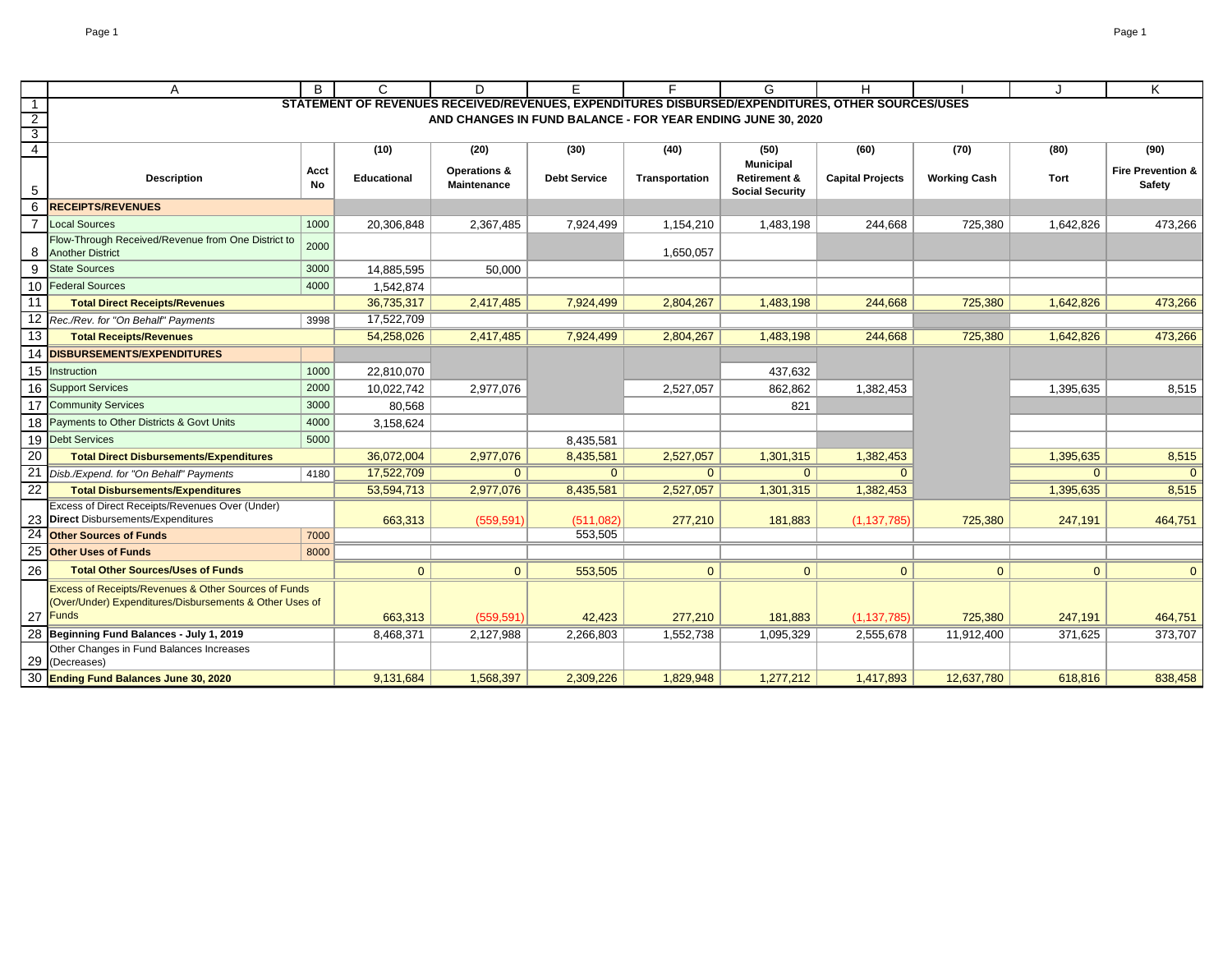|                                 | B                                         | C                                                                                                                                                                                                                                                                                         | D.   | F.          |                      | G                    |                |                                                                          |                         | κ                        |           | м                 |
|---------------------------------|-------------------------------------------|-------------------------------------------------------------------------------------------------------------------------------------------------------------------------------------------------------------------------------------------------------------------------------------------|------|-------------|----------------------|----------------------|----------------|--------------------------------------------------------------------------|-------------------------|--------------------------|-----------|-------------------|
|                                 |                                           |                                                                                                                                                                                                                                                                                           |      |             |                      |                      |                | ANNUAL STATEMENT OF AFFAIRS SUMMARY FOR FISCAL YEAR ENDING JUNE 30, 2020 |                         |                          |           |                   |
|                                 |                                           |                                                                                                                                                                                                                                                                                           |      |             |                      |                      |                |                                                                          |                         |                          |           |                   |
| 2                               |                                           |                                                                                                                                                                                                                                                                                           |      |             |                      |                      |                |                                                                          |                         |                          |           |                   |
| 3                               |                                           | The summary must be published in the local newspaper.                                                                                                                                                                                                                                     |      |             |                      |                      |                |                                                                          |                         |                          |           |                   |
| -4                              |                                           |                                                                                                                                                                                                                                                                                           |      |             |                      |                      |                |                                                                          |                         |                          |           |                   |
|                                 |                                           | Copies of the detailed Annual Statement of Affairs for the Fiscal Year Ending June 30, 2020 will be available for public inspection in the school district/joint agreement administrative office by December 1, annually. Indi<br>review this Annual Statement of Affairs should contact: |      |             |                      |                      |                |                                                                          |                         |                          |           |                   |
| 5                               |                                           |                                                                                                                                                                                                                                                                                           |      |             |                      |                      |                |                                                                          |                         |                          |           |                   |
| 6                               |                                           | <b>Minooka School District #201</b>                                                                                                                                                                                                                                                       |      |             | 305 W. Church Street |                      |                | 815-467-6161                                                             |                         | 8:00 a.m. till 4:00 p.m. |           |                   |
| $\overline{7}$                  | School District/Joint Agreement Name      |                                                                                                                                                                                                                                                                                           |      |             | <b>Address</b>       |                      |                | Telephone                                                                |                         | Office Hours             |           |                   |
| $\boldsymbol{8}$                |                                           | Also by January 15, annually the detailed Annual Statement of Affairs for the Fiscal Year Ending June 30, 2020, will be posted on the Illinois State Board of Education's website@ www.isbe.net.                                                                                          |      |             |                      |                      |                |                                                                          |                         |                          |           |                   |
| $\overline{\phantom{a}}$<br>-10 |                                           | SUMMARY: The following is the Annual Statement of Affairs Summary that is required to be published by the school district/joint agreement for the past fiscal year.                                                                                                                       |      |             |                      |                      |                |                                                                          |                         |                          |           |                   |
|                                 |                                           |                                                                                                                                                                                                                                                                                           |      |             |                      |                      |                |                                                                          |                         |                          |           |                   |
| 12                              |                                           | Statement of Operations as of June 30, 2020                                                                                                                                                                                                                                               |      |             |                      |                      |                |                                                                          |                         |                          |           |                   |
|                                 |                                           |                                                                                                                                                                                                                                                                                           |      |             | Operations &         |                      |                | Municipal                                                                |                         |                          |           | Fire Prevention & |
| 13                              |                                           |                                                                                                                                                                                                                                                                                           |      | Educational | Maintenance          | <b>Debt Services</b> | Transportation | Retirement/Social<br>Security                                            | <b>Capital Projects</b> | <b>Working Cash</b>      | Tort      | Safety            |
| 14                              | <b>Local Sources</b>                      |                                                                                                                                                                                                                                                                                           | 1000 | 20,306,848  | 2.367.485            | 7.924.499            | 1.154.210      | 1,483,198                                                                | 244.668                 | 725,380                  | 1,642,826 | 473,266           |
|                                 |                                           | Flow-Through Receipts/Revenues from One                                                                                                                                                                                                                                                   | 2000 |             |                      |                      |                |                                                                          |                         |                          |           |                   |
| 15                              | <b>District to Another District</b>       |                                                                                                                                                                                                                                                                                           |      |             |                      |                      | 1,650,057      |                                                                          |                         |                          |           |                   |
| 16                              | State Sources                             |                                                                                                                                                                                                                                                                                           | 3000 | 14,885,595  | 50,000               |                      |                |                                                                          |                         |                          |           |                   |
| 17                              | <b>Federal Sources</b>                    |                                                                                                                                                                                                                                                                                           | 4000 | 1,542,874   |                      |                      |                |                                                                          |                         |                          |           |                   |
| 18                              | <b>Total Direct Receipts/Revenues</b>     |                                                                                                                                                                                                                                                                                           |      | 36,735,317  | 2,417,485            | 7,924,499            | 2,804,267      | 1,483,198                                                                | 244,668                 | 725,380                  | 1,642,826 | 473,266           |
| 19                              |                                           | <b>Total Direct Disbursements/Expenditures</b>                                                                                                                                                                                                                                            |      | 36,072,004  | 2,977,076            | 8,435,581            | 2,527,057      | 1,301,315                                                                | 1,382,453               |                          | 1,395,635 | 8,515             |
| 20                              | Other Sources/Uses of Funds               |                                                                                                                                                                                                                                                                                           |      |             |                      | 553,505              |                |                                                                          |                         |                          |           |                   |
| 21                              | Beginning Fund Balances - July 1, 2019    |                                                                                                                                                                                                                                                                                           |      | 8,468,371   | 2,127,988            | 2,266,803            | 1,552,738      | 1,095,329                                                                | 2,555,678               | 11,912,400               | 371,625   | 373,707           |
| 22                              | Other Changes in Fund Balances            |                                                                                                                                                                                                                                                                                           |      |             |                      |                      |                |                                                                          |                         |                          |           |                   |
| 23                              | <b>Ending Fund Balances June 30, 2020</b> |                                                                                                                                                                                                                                                                                           |      | 9,131,684   | 1,568,397            | 2,309,226            | 1,829,948      | 1,277,212                                                                | 1,417,893               | 12,637,780               | 618,816   | 838,458           |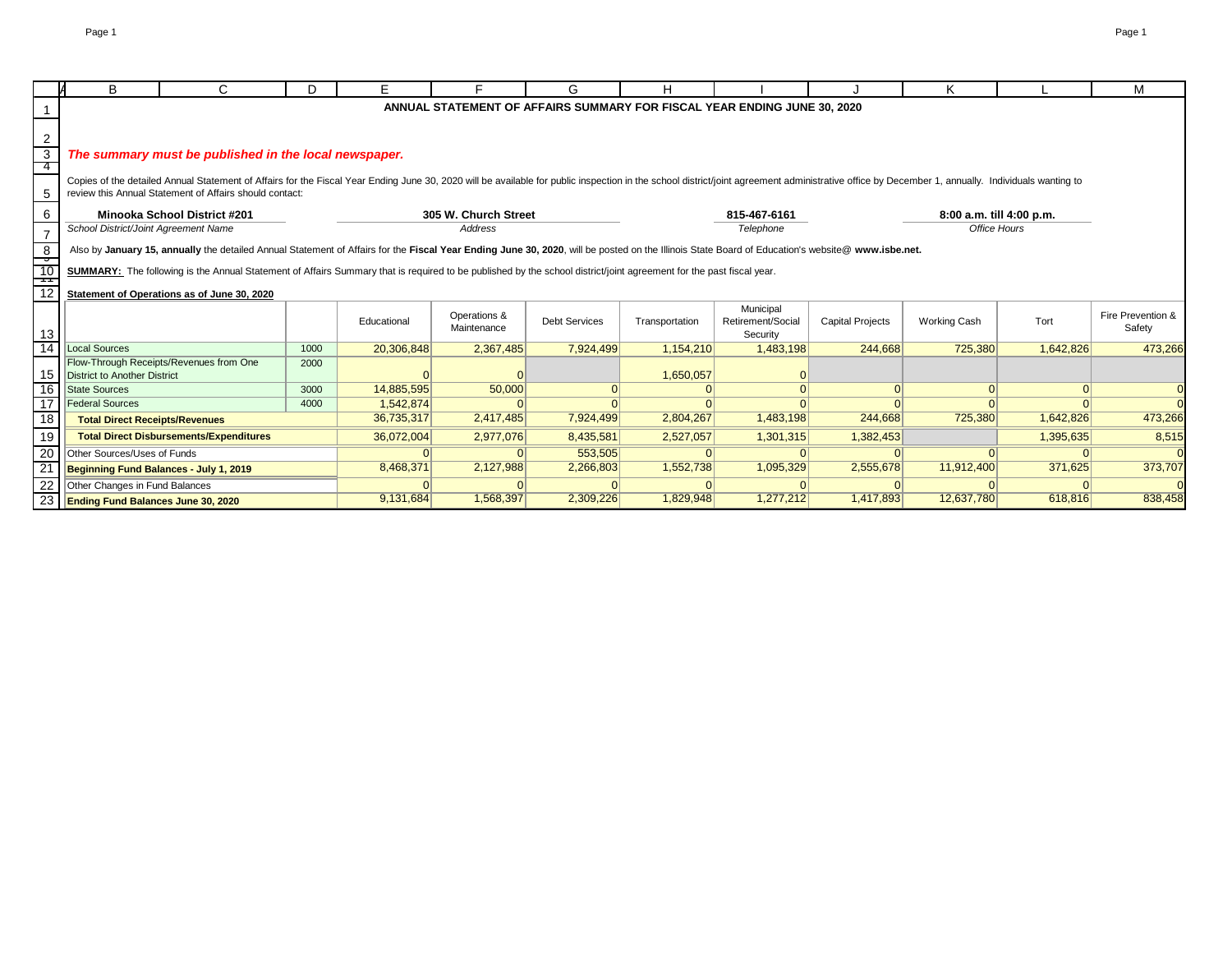|                                            | $\overline{A}$<br>B                          | C                                                                                 | D                                                                                           | E.                              | F.<br>G                         |  |  |  |  |  |
|--------------------------------------------|----------------------------------------------|-----------------------------------------------------------------------------------|---------------------------------------------------------------------------------------------|---------------------------------|---------------------------------|--|--|--|--|--|
| $\overline{1}$                             |                                              |                                                                                   | SALARY SCHEDULE OF GROSS PAYMENTS FOR CERTIFICATED PERSONNEL AND NON-CERTIFICATED PERSONNEL |                                 |                                 |  |  |  |  |  |
| $\overline{2}$                             |                                              |                                                                                   |                                                                                             |                                 |                                 |  |  |  |  |  |
| $\begin{array}{r} 3 \\ 4 \\ 5 \end{array}$ |                                              | This listing must be published in the local newspaper, sent to ISBE, and retained |                                                                                             |                                 |                                 |  |  |  |  |  |
|                                            |                                              | within your district/joint agreement administrative office for public inspection. |                                                                                             |                                 |                                 |  |  |  |  |  |
|                                            |                                              |                                                                                   |                                                                                             |                                 |                                 |  |  |  |  |  |
|                                            | Minooka School District #201                 |                                                                                   |                                                                                             |                                 |                                 |  |  |  |  |  |
| $\frac{6}{7}$                              | 24-032-2010-4                                |                                                                                   |                                                                                             |                                 |                                 |  |  |  |  |  |
| $\overline{8}$                             |                                              |                                                                                   |                                                                                             |                                 |                                 |  |  |  |  |  |
|                                            | <b>GROSS PAYMENT FOR CERTIFIDE PERSONNEL</b> |                                                                                   |                                                                                             |                                 |                                 |  |  |  |  |  |
| $\frac{9}{10}$                             |                                              |                                                                                   |                                                                                             |                                 |                                 |  |  |  |  |  |
|                                            |                                              |                                                                                   |                                                                                             |                                 |                                 |  |  |  |  |  |
| 11                                         |                                              |                                                                                   |                                                                                             |                                 |                                 |  |  |  |  |  |
| 12                                         | Salary Range: Less Than \$25,000             | Salary Range: \$25,000 - \$39,999                                                 | Salary Range: \$40,000 - \$59,999                                                           | Salary Range: 60,000 - \$89,999 | Salary Range: \$90,000 and over |  |  |  |  |  |
| 13                                         | Barnett, Kevin T                             | Bluder, Danielle                                                                  | Abraham, Christina                                                                          | Adent, Thomas H                 | Arnold, Jill                    |  |  |  |  |  |
| 14                                         | Bartleman, Erica J                           | Buck, Samantha                                                                    | Adamitus, Lindsay                                                                           | Aulet, Nicole                   | Baxter, Natalie J               |  |  |  |  |  |
| 15                                         | Bayer, Elizabeth                             | Charapata, Susan                                                                  | Allison, Amber                                                                              | Bazan, Hailey H                 | Betzwiser, Heidi A              |  |  |  |  |  |
| 16                                         | Bishop, Nicole A                             | Dzarnowski, Haley                                                                 | Barten, Stephanie                                                                           | Beguin, Michael D               | Cheshareck, Kathleen            |  |  |  |  |  |
| $\overline{17}$                            | Borjon, Jeannette                            | Fajman, Mallory                                                                   | Bersano, Megan                                                                              | Belsan, Thomas G                | Driver, Francesca M             |  |  |  |  |  |
| 18                                         | Bozue, Sally A                               | Feitknecht, Morgan                                                                | Bivens, Lauren R                                                                            | Benhart, Margaret A             | Finkelstein, Jason              |  |  |  |  |  |
| 19                                         | Burrs, Regina M                              | Green, Sara                                                                       | Bleck, Brian                                                                                | Benson, Erin L                  | Gregory, Kimberly A             |  |  |  |  |  |
| 20                                         | Caliendo, Meagan                             | Gudeman, Nya                                                                      | Block, Kayla                                                                                | Berens, Julie A                 | Hasler, Kyle J                  |  |  |  |  |  |
| 21                                         | Carboni, Gregory                             | Guldan, Jill                                                                      | Bolte, Delaney                                                                              | Bergfeld, Jonita                | Hinds, Karen M                  |  |  |  |  |  |
| 22                                         | Carter, Etonia                               | Gurley, Melissa                                                                   | Boone, Ashley                                                                               | Berta, Coral A                  | Hiser, Rodney D                 |  |  |  |  |  |
|                                            | Celeski, Christine                           | Gustafson, Jennifer                                                               | Boseo, Brianna                                                                              | Best, Tonya L                   | Larson, Amy                     |  |  |  |  |  |
| $\frac{23}{24}$                            | Chojnicki, Lindsey                           | Hood. Kristen                                                                     | Brandenburg, Kristen                                                                        | Bokholdt, Joanna M              | Maday, Amy S                    |  |  |  |  |  |
| 25                                         | Dailey, Jordan                               | Hornig, Daniel                                                                    | Brender, Elizabeth                                                                          | Botnick, Mary Jo                | Massey, Sarah                   |  |  |  |  |  |
|                                            | Dilworth, Laura                              | Jewett, Meghan                                                                    | Cawthorne, Jennifer                                                                         | Breese, Lisa M                  | McDonald, Donna                 |  |  |  |  |  |
| $\frac{26}{27}$                            | Dowdle, Stephanie M                          | Lanier, Braxton                                                                   | Christensen, Cheryl                                                                         | Butkovich, Kristina L           | Miller, Susan E                 |  |  |  |  |  |
| 28                                         | Dreznes, Stacy                               | Lanz, Emily                                                                       | Connon, Molly                                                                               | Cogan, Lara C                   | Miller, Teresa R                |  |  |  |  |  |
| 29                                         | Dzarnowski, Julia A                          | OBoyle, Alyssa                                                                    | Corey, Michael P                                                                            | Cousineau, Lisa L               | Monn, Kristopher                |  |  |  |  |  |
| $\overline{30}$                            | Fish, Michelle                               | Olsen, Kaitlynn                                                                   | Cotton, Chelsea                                                                             | Cross, Eugenia                  | Pekol, Jeana Rose               |  |  |  |  |  |
|                                            | Flores, Jennifer                             | Peterson, Sarah                                                                   | Crowe, Jane                                                                                 | Daw, Kristin D                  | Raczykowski, Leo W              |  |  |  |  |  |
| 31                                         |                                              |                                                                                   |                                                                                             |                                 |                                 |  |  |  |  |  |
| 32                                         | Fulkerson, Megan                             | Reynolds, Cori                                                                    | Cunitz, Brooke                                                                              | Devereux, Jennifer D            | Raczykowski, Lynne M            |  |  |  |  |  |
| 33                                         | Garner, Jason R                              | Santucci, Paige                                                                   | Davis, Corina                                                                               | DiLorenzo, Melinda D            | Robinson, Mary                  |  |  |  |  |  |
| $\frac{34}{35}$                            | Geyer, Julie M                               | Selvey, Abigail                                                                   | Deaton, George                                                                              | Doerr, Kristofer A              | Ruland, Joshua W                |  |  |  |  |  |
|                                            | Greene, Stephanie                            | Smania, Desirae                                                                   | Diamond, Ariel                                                                              | Dutkus, Amanda M                | Staab, Tiffany M                |  |  |  |  |  |
| 36                                         | Grommon, Michael                             | Szum, Kristi                                                                      | Dyxin, Sarah M                                                                              | Dziedzic, Lisa K                |                                 |  |  |  |  |  |
| 37                                         | Gross, Jennifer                              |                                                                                   | Dziuban, Kristin N                                                                          | Dziedzinskyj, Olivia            |                                 |  |  |  |  |  |
| 38                                         | Grude, Kelly                                 |                                                                                   | Fiday, Anna                                                                                 | Ewen, Daniel J                  |                                 |  |  |  |  |  |
| 39                                         | Guerrero, Dana                               |                                                                                   | Filippone, Kelsey                                                                           | Fincher, Robin M                |                                 |  |  |  |  |  |
| 40                                         | Heide, Renee K                               |                                                                                   | Frantz, Kelly                                                                               | Finkelstein, Nicole R           |                                 |  |  |  |  |  |
| $\overline{41}$                            | Herzog, Kimberly                             |                                                                                   | Frolik, Deborah                                                                             | Gall, Terisia                   |                                 |  |  |  |  |  |
| 42                                         | Hester, Kathryn                              |                                                                                   | Gerding, Danelle                                                                            | Garapolo, Jennifer L            |                                 |  |  |  |  |  |
| 43                                         | Holloway, Vanessa                            |                                                                                   | Giganti, Janah                                                                              | Glavin, Kathryn                 |                                 |  |  |  |  |  |
| $\overline{44}$                            | Houston, Robyn M                             |                                                                                   | Glaser, Jessica                                                                             | Goolsby, Megan E                |                                 |  |  |  |  |  |
|                                            | Hugunin, John                                |                                                                                   | Granados, Maria                                                                             | Grandon, Meghan M               |                                 |  |  |  |  |  |
| $\frac{45}{46}$                            | Hugunin, Kelly                               |                                                                                   | Greiff, Samantha                                                                            | Greenberg, Lindsay N            |                                 |  |  |  |  |  |
| $\frac{47}{48}$<br>$\frac{48}{49}$         | Ibarra, Anne                                 |                                                                                   | Gugliotta, Erin                                                                             | Greene, Robert A                |                                 |  |  |  |  |  |
|                                            | Kaluzny, Katy                                |                                                                                   | Gundersen, Lindsay                                                                          | Grimmer, Wendy                  |                                 |  |  |  |  |  |
|                                            | Kijowski, Deborah                            |                                                                                   | Gura, Jennie                                                                                | Hacker, Nicole E                |                                 |  |  |  |  |  |
| 50                                         | Kingma, Alexandra                            |                                                                                   | Haaker, Renae Batsch                                                                        | Hamilton, Nichole D             |                                 |  |  |  |  |  |
|                                            | Kuchar, Katherine                            |                                                                                   | Hartanovich, Katlin                                                                         | Hanley, Michelle L              |                                 |  |  |  |  |  |
| $\frac{51}{52}$                            | Kunz, Kelsey J                               |                                                                                   | Hartigan, Sarah Barnes                                                                      | Harbin, Jennifer                |                                 |  |  |  |  |  |
|                                            | Kwiatkowski, Kristine                        |                                                                                   | Haun, Brigid                                                                                | Harig, Jacqueline C             |                                 |  |  |  |  |  |
| $\frac{53}{54}$                            | Lewandowski, Michelle                        |                                                                                   | Hebert, Kelsey                                                                              | Harris, Lauren V                |                                 |  |  |  |  |  |
|                                            |                                              |                                                                                   |                                                                                             |                                 |                                 |  |  |  |  |  |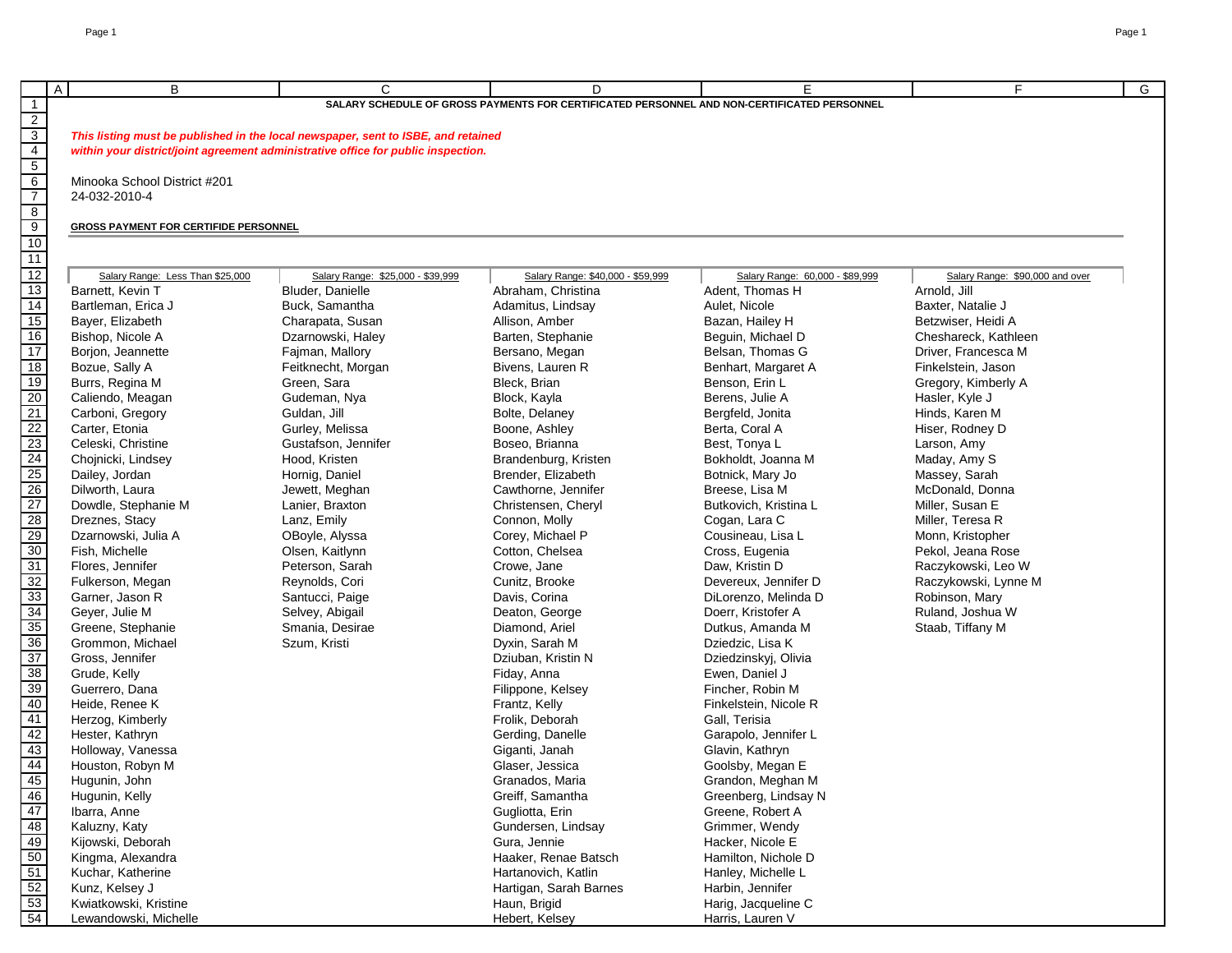|                                  | B<br>A                | C | D                    | E                    | F. | G |
|----------------------------------|-----------------------|---|----------------------|----------------------|----|---|
| 55                               | Loomis, Sarah C       |   | Hill, Chelsea        | Harris, Michelle D   |    |   |
|                                  | Lowe, Sarah L         |   | Holloway, Sarah D    | Heap, Dustin         |    |   |
| 56<br>57<br>58                   | Major, Pennie         |   | Holstine, Kelli      | Heaser, Maymi S      |    |   |
|                                  | Markus, Josie M       |   | Hone, Ambur          | Hebrink, Angela C    |    |   |
| 59                               | Marsaglia, Karen      |   | Horrigan, Nicole     | Heck, Matthew J      |    |   |
| $\overline{60}$                  | Martin, Mireya C      |   | Hristov, Brenda      | Heng, Megan A        |    |   |
|                                  | McCormick, Kristi     |   | Huffman, Melissa R   | Hurstik, Leann C     |    |   |
| 61<br>62<br>63<br>64<br>65<br>66 | McGuire, Monica       |   | Huffman, Steven P    | Hwang, Erin M        |    |   |
|                                  | McKinney, Tonya       |   | Husted, Megan        | Jones, Gina K        |    |   |
|                                  | McNally, Tracy L      |   | Igric, Sarah         | Kafka, Cathianne     |    |   |
|                                  | Mytnik, Ellen M       |   | Jakusz, Stefanie     | Kaminski, Ann M      |    |   |
|                                  | ODette, Kerryanne M   |   | Jalove, Nicole       | Kapple, Linda M      |    |   |
| 67                               | Odom, Samantha        |   | Janky, Laura         | Karr, Jennifer M     |    |   |
|                                  | Offermann, Mara       |   | Jurak, Kathleen      | Kirk, Melissa        |    |   |
| 68<br>69<br>70                   | Orasco, Julie         |   | Kabara, Ryan         | Klosowski, Holly M   |    |   |
|                                  | Oswald, Lisa          |   | Keena, Angela        | Kloster, Alissa S    |    |   |
|                                  | Panico, Kelsey L      |   | Kelly, Alison        | Knezetic, Jessica    |    |   |
|                                  | Papp, Michelle R      |   | Kilmer, Melissa      | Konfirst, Kristen A  |    |   |
|                                  | Passero, Tiffany      |   | Klode, Rachel A      | Kos, Lisa C          |    |   |
| 71<br>72<br>73<br>74             | Pendergast, Patrick J |   | Kocolowski, Kristin  | Kosek, Patricia M    |    |   |
|                                  | Porter, Kathryn       |   | Krolczyk, Julie A    | Kozbiel, Heather E   |    |   |
|                                  | Poulsen, Heather      |   | Krown, Krystal       | Krzywanos, Karen J   |    |   |
| 75<br>76<br>77                   | Press, Jennifer       |   | Kurtyak, Lauren      | Kwait, Melanie       |    |   |
| 78                               | Quirk, Erica          |   | Larson, Leah A       | LaFranco, Jaclyn A   |    |   |
|                                  | Ratcliff, Katherine   |   | Lauth, Nicole        | Lamb, Heather E      |    |   |
| 79<br>80<br>81                   | Rogers, Stephen E     |   | Legerski, Kristy     | Lanahan, Michael P   |    |   |
|                                  | Rujawitz, Kelly A     |   | Lincoln, Christopher | Lara, Lisa V         |    |   |
| 82                               | Sachtleben, Kathryn A |   | Lopez, Jennamarie    | Larson, Kimberly     |    |   |
|                                  | Sak, Kristina         |   | Lopez, Kristianna    | Lavieri, Sarah M     |    |   |
| 83<br>84<br>85                   | Sanders, Brandon      |   | Lugo, Karly          | Layne, Amanda        |    |   |
|                                  | Savage, Samantha      |   | Lundeen, Sarah       | Leal, Patricia J     |    |   |
| 86                               | Schellhorn, Maria     |   | MacGirvin, Anna      | Lind, Mary Beth      |    |   |
| 87<br>88                         | Schmidt, Denise       |   | Malone, Taylor L     | Lindsey, Jennifer L  |    |   |
|                                  | Scholtes, Stacey J    |   | McClellan, Dawn      | Lown, Cara           |    |   |
| 89                               | Schuster, Dana        |   | McCormick, Erin P    | Lustik, Darren       |    |   |
| 90                               | Sepulveda, Mary       |   | McGinnis, Kelly      | Lustik, Jill L       |    |   |
| 91                               | Sontag, Ryan          |   | McMillin, Kathryn L  | Malvestuto, Gail     |    |   |
| 92<br>93                         | Spray, Andrea         |   | McMillin, Megan      | Manno, Ciara R       |    |   |
|                                  | Stambaugh, Amber      |   | Morris, Angela C     | Mason, Elizabeth     |    |   |
| 94<br>95<br>96                   | Stille, Jennifer      |   | Mosses, Julie B      | McCleary, Amanda     |    |   |
|                                  | Strait, Christine     |   | Murray, Michelle     | McGrath, Christy L   |    |   |
|                                  | Sweely, Christie      |   | Ochoa, Elijah        | McKerrow, Adrianne M |    |   |
| 97                               | Taylor, Bryn          |   | Palumbo, Stephanie L | Meade, Heather       |    |   |
| 98                               | Topps, Laura          |   | Parga, Mari          | Meents, Justin M     |    |   |
| 99                               | Toynton, Madyson      |   | Pelnarsh, Amy A      | Mikos, Lauren M      |    |   |
| 00                               | Tribuzzi, Haley       |   | Petrakis, Angela     | Mizeur, Susan K      |    |   |
| 01                               | Triggs, Shari         |   | Picha, Jordan        | Moisan, Kimberly A   |    |   |
| 02                               | Troyner, Donna        |   | Pierre, Andrea M     | Monahan, Deanna      |    |   |
| 03                               | Ward, Nichole         |   | Platt, Kaitlyn       | Monroe, Sarah A      |    |   |
| 04                               | Wettergren, Arthur C  |   | Ponio, Jenna L       | Murray, David        |    |   |

Wettergren, Arthur C<br>
Wettergren, Arthur C<br>
Pranaitis, Stephen Pranaitis, Stephen Pranaitis, Stephen Pranaitis, Stephen Pranaitis, Stephen Pranaitis, Stephen Pranaitis, Stephen Pranaitis, Stephen Pranaitis, Stephen Pranait

Wietting, Patricia L<br>
Wietting, Patricia L<br>
Wilkins, Maria Nurra Researct Drawing Reviewer, Maria Prayeen, Jennifer Newsler, Thomas B Wilkins, Maria Praveen, Jennifer Neisler, Thomas B Wolz, Rebecca **Pucek, Ruth I Nystedt, Wendy Nystedt, Wendy Pucek, Ruth I Nystedt, Wendy Pyde, Elizabeth** Pyde, Elizabeth Ogg, Ashley E

Pyde, Elizabeth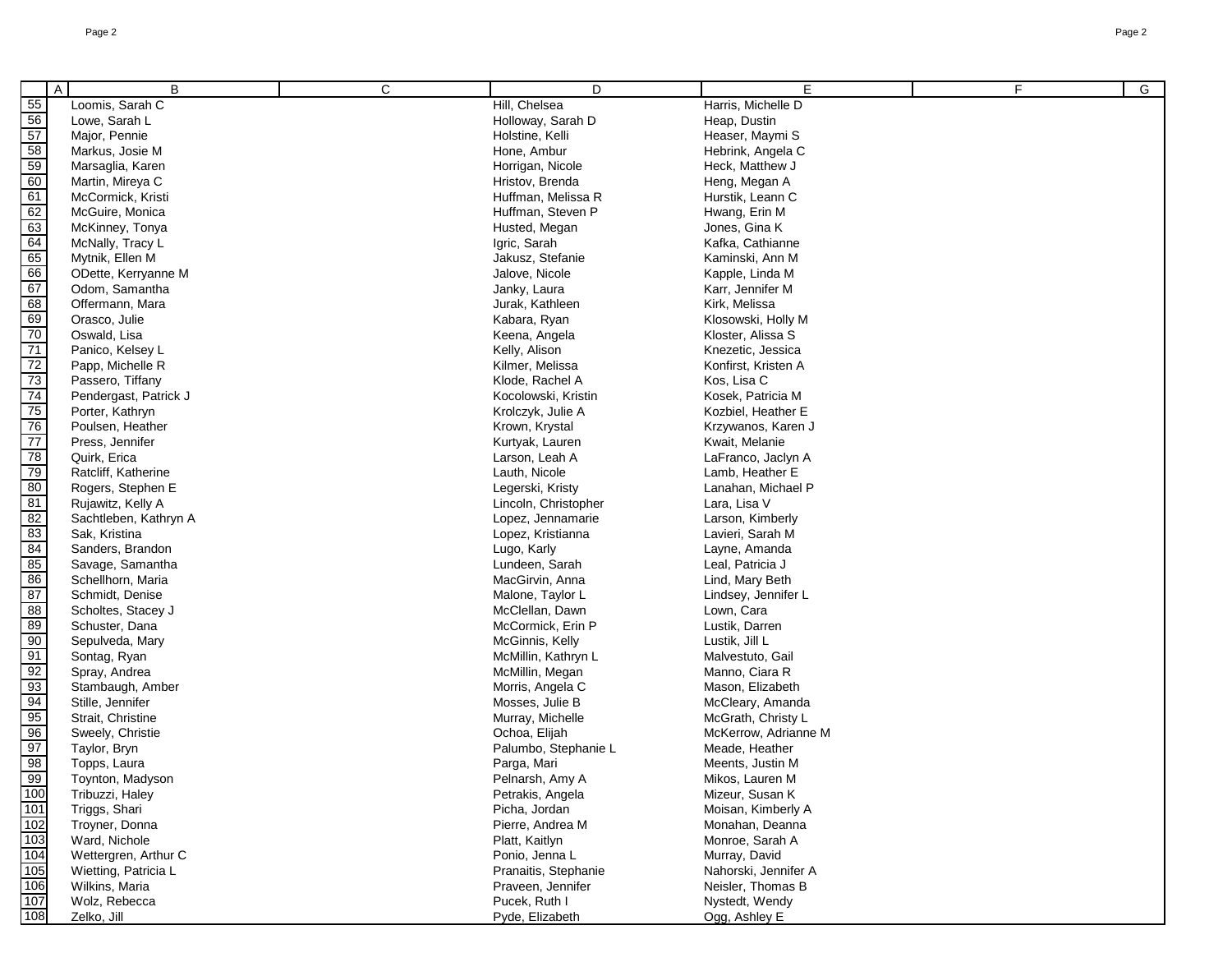| Α   | B | C | D                     | E.                         | F. | G |
|-----|---|---|-----------------------|----------------------------|----|---|
| 109 |   |   | Reade, Nicole         | Opiola, Brad V             |    |   |
|     |   |   | Reid, Kelli           | Palesh, Deana              |    |   |
|     |   |   | Rezabek, Megan        | Petrick, Laura             |    |   |
|     |   |   | Roach, Amanda         | Pizzo, Sharon              |    |   |
|     |   |   | Rogers, Stephanie     | Popp, Amy L                |    |   |
|     |   |   | Rolenc, Marissa       | Prasun, Melissa A          |    |   |
|     |   |   | Rosasco, Miranda      | Pyzek, Tamera J            |    |   |
|     |   |   | Saelens, Britnee      | Rasmusson, Anne M          |    |   |
|     |   |   | Salazar, Jacob        | Retzke, Krystal A          |    |   |
|     |   |   | Sanchez, Allysen      | Roe, Traci L               |    |   |
|     |   |   | Sandal, Paige         | Roechner, Elizabeth A      |    |   |
|     |   |   | Sanders, Stephanie    | Rudnicky, Dana L           |    |   |
|     |   |   | Scalise, Alexander    | Ruggeri, Jeanine A         |    |   |
|     |   |   | Schild, Cory          | Ruglio, Robert A           |    |   |
|     |   |   | Schild, Monica        | Rushing, Lisa E            |    |   |
|     |   |   | Schiman, Erin         | Sabella, Susan             |    |   |
|     |   |   | Schwark, Melissa D    | Savaglio, Julie            |    |   |
|     |   |   | Shainberg, Victoria L | Schluntz, Michele L        |    |   |
|     |   |   | Shanholtzer, Rachel A | Schmitt, Janice J          |    |   |
|     |   |   | Shields, Terri L      | Schramm, Michael P         |    |   |
|     |   |   | Sitterly, Brooke      | Seaton, John T             |    |   |
|     |   |   | Smith, Sara D         | Short, Lisa                |    |   |
|     |   |   | Stimac, Anita         | Siembab, Brooke            |    |   |
|     |   |   | Swartz, Christina     | Siracusa, Michael A        |    |   |
|     |   |   | Tadley, Jaclyn M      | Skowronski, Karla          |    |   |
|     |   |   | Townsend, Kimberly    | Smith, Peggy               |    |   |
|     |   |   | Tyburczy, Stefanie    | Smith, Sarah R             |    |   |
|     |   |   | Underhill, Theresa J  | Sowa, Lauren A             |    |   |
|     |   |   | Valaitis, Jamee L     | Sowinski, Kelly            |    |   |
|     |   |   | VanAsdlen, Melissa    | Stabile, Nancy             |    |   |
|     |   |   | Vandergrift, Jennifer | Stoll, Marsha L            |    |   |
|     |   |   | Vickers, Rebecca      | Strein, Kathryn N          |    |   |
|     |   |   | Walzer, Brenda R      | Swanson, Melissa M         |    |   |
|     |   |   | Warcholek, Steven     | Sylvester, Robert M        |    |   |
|     |   |   | Webb, Ashley          | Tadey, Catherine A         |    |   |
|     |   |   | Weeks, Sara           | Tallman, Melissa A         |    |   |
|     |   |   | Weimer, Karyn         | Thuot, Stephanie M Ranzini |    |   |
|     |   |   | Williams, Brittany    | Tonelli, Jennifer          |    |   |
|     |   |   | Williams, Connor      | Totaro, Monica Ruiz        |    |   |
|     |   |   | Williams, Terri       | Valladolid, Crystal        |    |   |
|     |   |   | Wines, Beverly A      | Vertin, Tara S             |    |   |
|     |   |   | Winter, Jacklyn       | Walsh, Tammy A             |    |   |
|     |   |   | Wolcott, Jennifer T   | White, Sarah N             |    |   |
|     |   |   | Wolfe, Brandon        | Wood, Gregory C            |    |   |
|     |   |   | Woltman, Lisa         |                            |    |   |
|     |   |   | Workman, Kaitlin R    |                            |    |   |
|     |   |   | Zito, Kimberly L      |                            |    |   |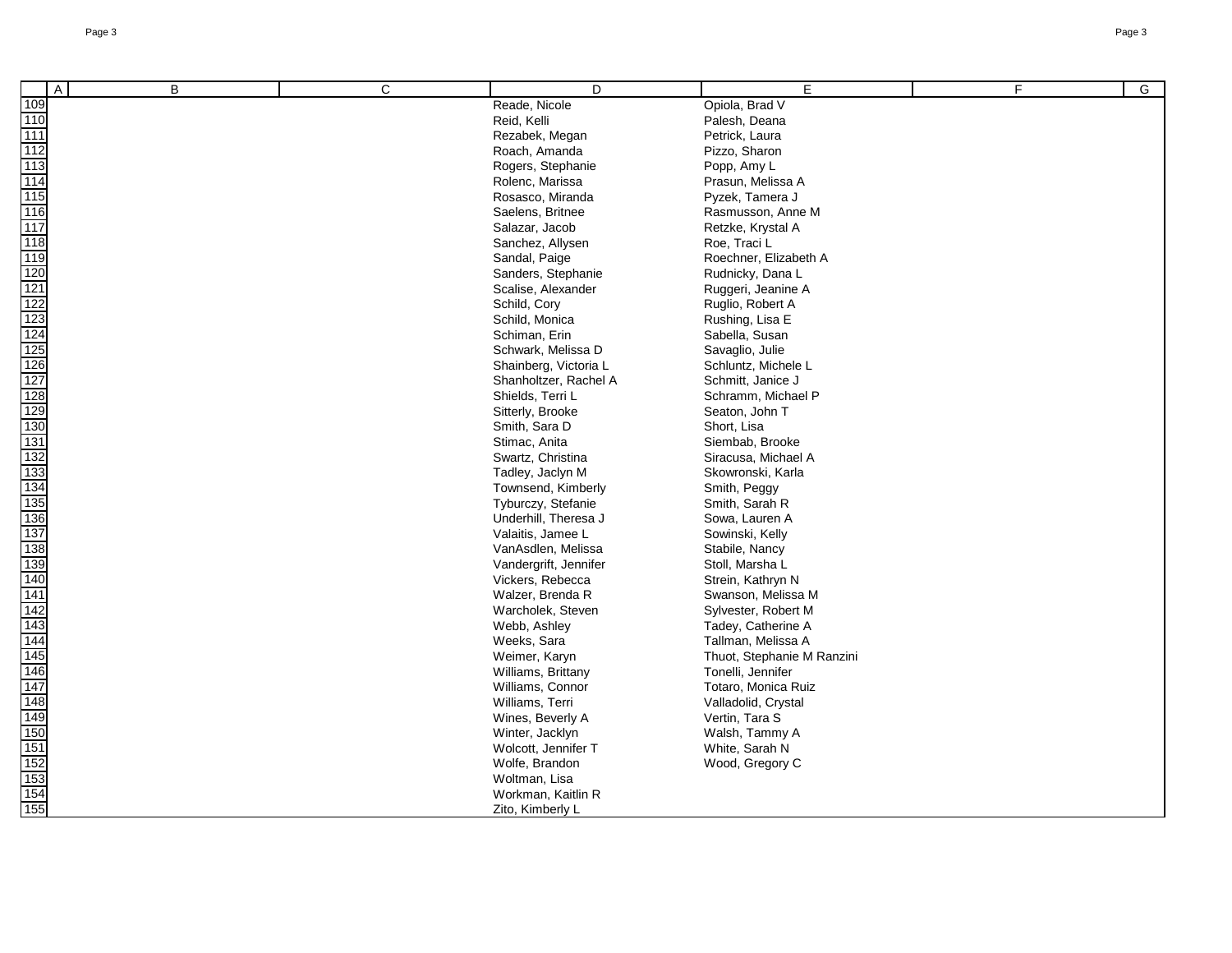## *This listing must be published in the local newspaper, sent to ISBE, and retained within your district/joint agreement administrative office for public inspection.*

Minooka School District #201 24-032-2010-4

## **GROSS PAYMENT FOR NONCERTIFIED PERSONNEL**

| Salary Range: Less Than \$25,000 | Salary Range: \$25,000 - \$39,999 | Salary Range: \$40,000 - \$59,999 |
|----------------------------------|-----------------------------------|-----------------------------------|
|                                  |                                   |                                   |
| Alaimo, Shawna                   | Akers, Brandy                     | Baker, Henry C                    |
| Albrecht, Amy                    | Anderson, Karen                   | Barrett, Loretta                  |
| Alexander, Jeffrey               | Boban, Cynthia L                  | Brown, Maurene M                  |
| Anderson, Tammy                  | Clark, Gregory M                  | Brozman, Kathe J                  |
| Bachmann, Teresa M               | Closen, Mindy J                   | Crombie, Aaron                    |
| Badillo, Madeline                | Cook, Christine M                 | Forillo, Karen M                  |
| Bahar, Thomas                    | Darby, Jacob                      | Huffman, Andrew                   |
| Bark, Christopher                | Darby, Matthew E                  | Lagerstrom, Jake A                |
| Bark, Edith                      | Fisher, Michelle R                | Long, Wendy M                     |
| Barnard, Margaret                | Frieders, Susan                   | Medrano, Eva                      |
| Barnard, Richard B               | Galvan, Maria C                   | Peacock, Rebecca A                |
| Barnes, April                    | Gessner, Kimberly                 | Salazar, Janet                    |
| Barrett, Stephanie               | Hall, Cecilia                     | Salems, Constance A               |
| Bartoli, Anthony                 | Hansen, Krista M                  | Smith Sr, Kevin M                 |
| Basil, Karla J                   | Harvey, Kim M                     | Wilson, Scott                     |
| Battey, June                     | Judy, Stacy                       | Winterbottom, Jason B             |
| Bean, Ronald                     | Kraft, Christine D                | Wolfe, Pamela L                   |
| Beasley, Ellen M                 | Latimer, Thomas                   |                                   |
| Bell, John                       | Mayper, Samantha                  |                                   |
| Benhart, Ella                    | Melendez, Kelly                   |                                   |
| Berard, Virginia                 | Millsaps, Michael S               |                                   |
| Berta, Kendra                    | OBrien, Hayden                    |                                   |
| Bibly, Jennifer                  | OBrien, Luke M                    |                                   |
| Bland, Denise                    | Ortiz, Marissa                    |                                   |
| Bland, William H                 | Orzech, Joseph J                  |                                   |
| Boban, Amanda                    | Osborne, Terry                    |                                   |
| Bodemuller, Ashley               | Pawlicki, Colleen                 |                                   |
| Boggan, Jacqueline               | Plaskett, Claire                  |                                   |
| Bolte, Megan                     | Plaskett, David                   |                                   |
| Bonnes, Gina                     | Powers, Sarah                     |                                   |
| Boris Jr., Michael               | Reta, Ismael                      |                                   |
| Bormet, Tricia                   | Ruch, Dawn                        |                                   |
| Boroni, Thomas A                 | Salvetti, Michael A               |                                   |
| Bosak, Paula J                   | Santana, Patricia                 |                                   |
| Brainerd, Rita                   | Searl, Richard                    |                                   |
| Breeding, Charlene               | Shackley, Matthew                 |                                   |
| Brooks, Jennifer                 | Sharp, Jayne M                    |                                   |
| Brucks, Miranda                  | Shively, Benjamin                 |                                   |
| Budz, Kimberly J                 | Skoglund, Aimee J                 |                                   |
| Bukala, Katherine                | Smith, Elizabeth M                |                                   |
| Burian, Jodi L                   | Swisher, Doris                    |                                   |
| Burns, Timothy                   | Swisher, Shawn                    |                                   |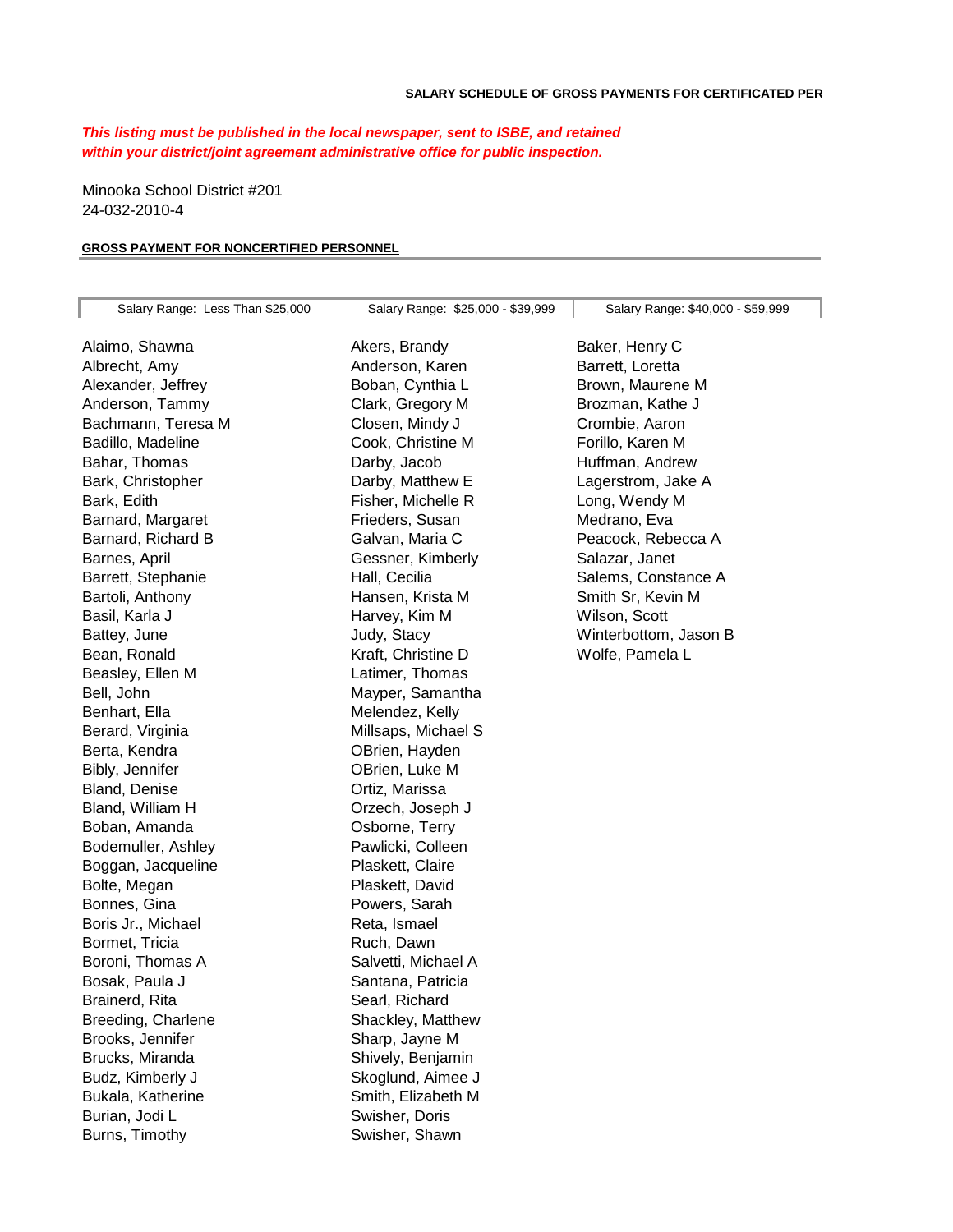Bustos, Mayra **Taylor, Kimberly** Butler, Ann M Tedesco, Katherine C Butler, Anne K Theobald, Laurie Carlin, Amber Thornton, Bruce Carroll, Tiffany M Troksa, Deborah A Carter, Kaitlyn Vermaat, John D Caudill, Kaitlin White, Mary A Caves, Ronald Young, Gary M Cermak, Michele M Zulkoski, Jessica N Chavira, Rosalba Cheney, Sarah Chiappetta, Cynthia Chmelar, Lori B Christensen, Melissa R Ciancanelli, Sara Clark, Diane L Clinton, Margaret Clinton, Melissa Clower, Teresa D Colwell, Leslie A Cook, Joseph Coop, Joan E Copple, Priscilla Cottle, Cheryl N Cox, Brandi Crabb, Ashley N Cruz, Adriana Cundari, Roberta Curiel, Kelly Curl, Traci Czochara, Lynda Darby, Stacey L Davis, Lori Sovereign Dearth, Pamela DelaRosa, Hollie DeLoach, Olivia Dergo, Lewis G. DeRocco, Kelly A Deurloo, James Deurloo, Shirley Devore, Laurine Dimmitt, Jennifer Dix, Sarah Dobbyn, Sara Dobczyk, Deanne Dorman, Tamara Doty, Laurie Downey, Jacqueline Downey, Philip Driver, Donald E Durdan, Troy M Edwards, Jennifer Edwards, Matthew Eichelkraut, Arlene Ellis, Amy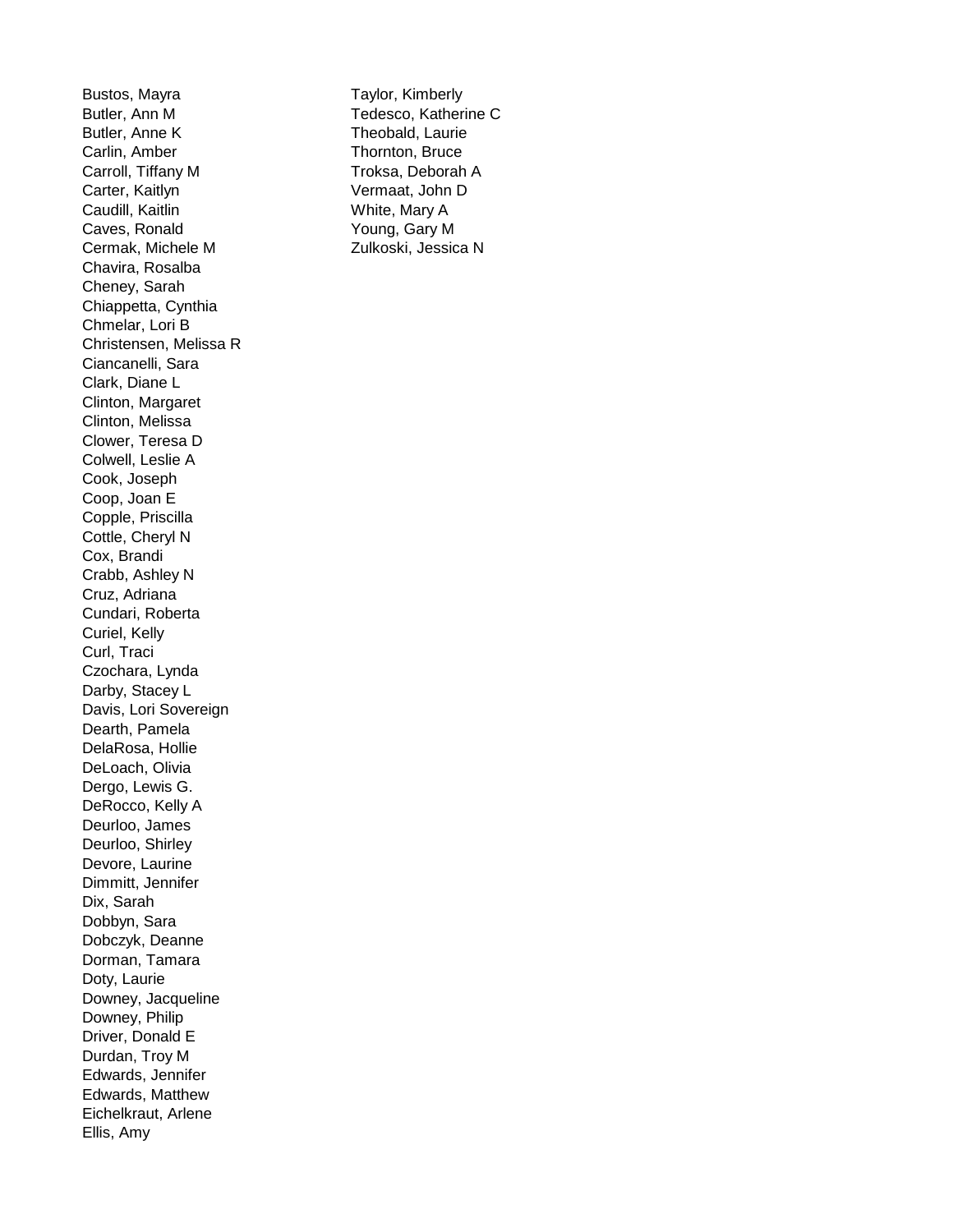Emerson, Kristin Engelman, Nancy J Engleman, Loretta Esquivel, Celina M Evans, Jernell Farley, Kristin H Ferrill, Susan A Ferro, Frances A Fink, Niguel R Fisher, Marlene Fisher, Rich H Flanigan, Heather Fleetwood, Donna Fonck II, Robert John Fonck, Renee Fox, Leeann Franzen, Debra Frazier, Cheryl Freeman, Dawn Fuller, Brenda Funches, Quintrice Galvan, Emily Garcia, Jennifer Garcia, Kino Gessner, Zachary T Gibbons, Tamara L Girard, Renee Goggins, Barbara A Goggins, Julia Gomez, Kristen Goode, Greyson Graebner, Keegan Graebner, Kyle Grimm, Lori A Groves, Melba Guistat, Julie Gurnitz, Michelle Hajduk, Laura A Hanna, Patricia Hansen, Colleen Harper, Kathryn L Harris, Danielle Harris, Joel A Harvey, James Hasler, Marjorie Hatch, Corina C Hawkinson, Connor Herrera, Tammy M Hessling, Harry Hill, Venoncia Hoffman, Peggy A Holic, Lisa R Holstine, Candi S Holtz, Lynn F Holz, Kristin A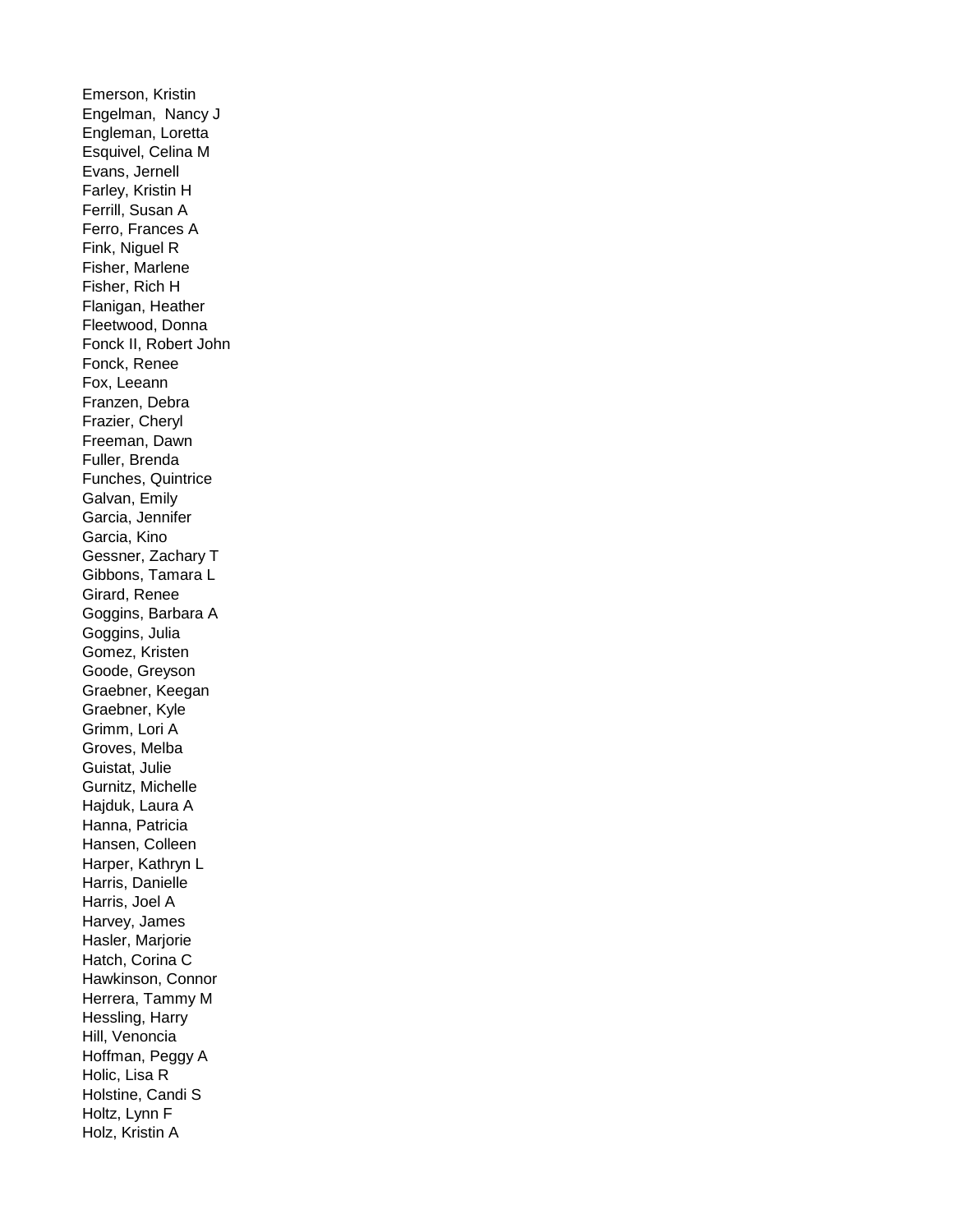Holz, Sandra Holzer, Sandra Hoover, Jessie Hopman, Jennifer M Houck, Geraldine R Hummel, Kara Humphrey, Jeffrey Huzl, Diane Iasillo, Monica M Incopero, Kathy Ingram, Theresa Jaeger, Brandy Jarmusz, Caroline Jelenkovic, Dragana Jerbi, Daniel Jervier, Tracey Johnson, Brittany Johnson, Deanna Johnson, Denise Jones, Julie A Jones, Raymond Juvinall, Brook Kaney, Coryn Katzel, Jenai Kelley, Ryan C Kellinger, Jennifer L Kellinger, Jordyn Kettman, Lisa Kimble, Ivan Kimble, Mary T Kinsella, Terry L Kirsch, Marlene Kitchens, Joan Klingen, Richard L Kokalj, Michelle Kondraschow, Scott Kopstain, Jennifer L Kowalczyk, Amy Krause, Cynthia A Kreinbrink, Kevin Kreml, Kimberly Kurtz, Caitlin L Kurtz, Courtney M Kurtz, Jillian Larson, Dennis Las, Thomas Lawrence, Sherry Lechelt, Robert Lee, Debra K Lennon, Mary Jo Leonardy, Robert N Lhotka, Erin Lindstrom, Peggy A Lindstrom, Toni L Linneman, Kathleen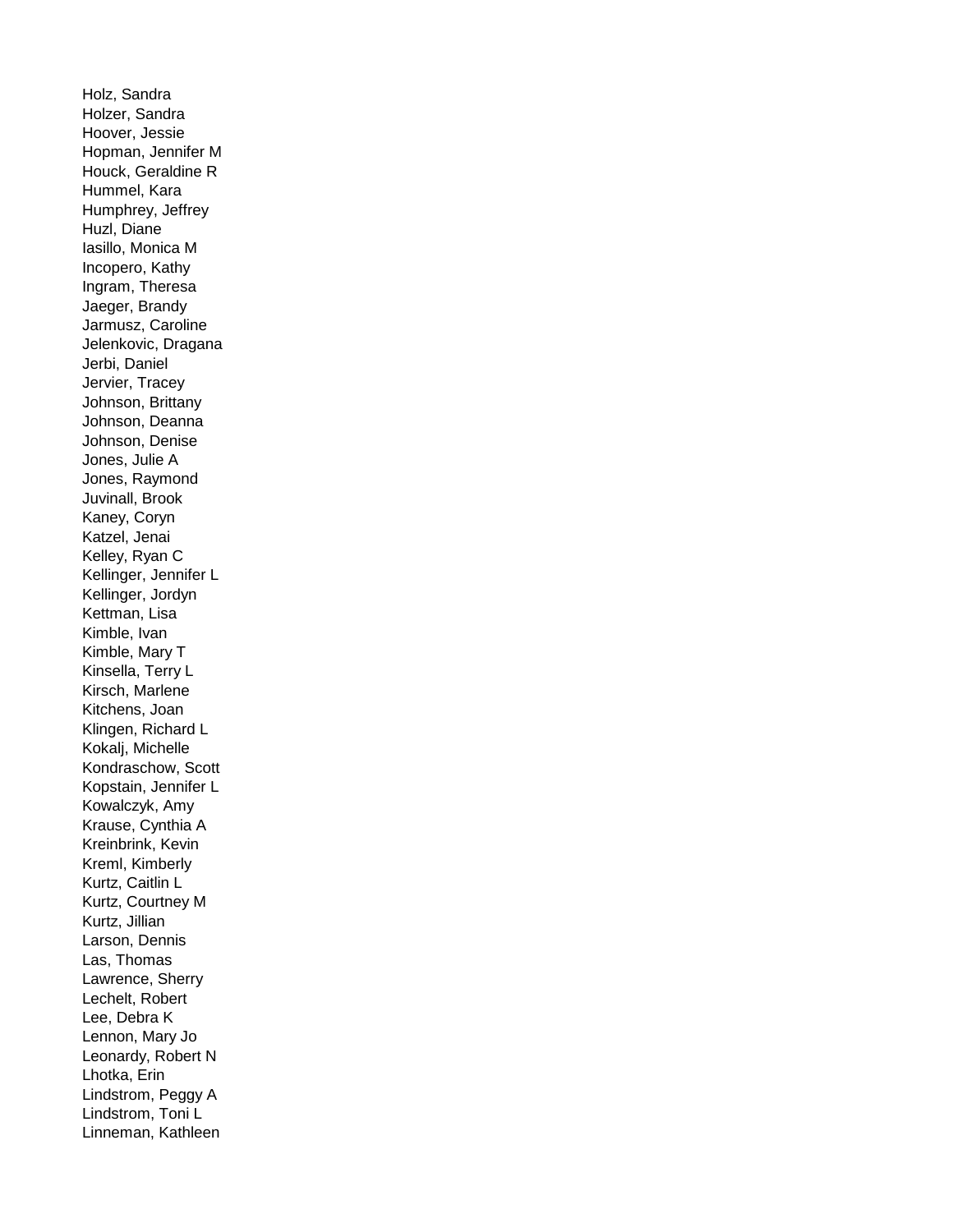Lira, Jahaira Locher, Tammie Lofky, Mary Anne Lomeli, Berenice Longdon, Amber Love-Paramo, Laura Ludwig, Meagan Madsen, Timothy Maffeo, Dawn Majewski, Jenifer Makowski, Deena Marcus, Kristen Marsala, Karen Marshall, Louis R Martin, Debra Martin, Karen A Martinez, Cynthia M. Martinez, Gabriela Mascolino, Amy Mathias, Cheryl L Matousek, Kelly Mauzer, Tammy McCandless, Natalie McCann, Ginger McDermott, Jennifer J McGovern, Stephanie McGrath, Patrick McKendry, Valerie L McMillin, Jennifer L Medders, Traci Mendygral, Brian Messina, Gina M Meyer, Christal Meyer, Debra Michalec, Amber Mikuska, William J Miller, Paula Mitchell, Amanda Mitchell, Susan Montana, Alexis Moreno, Carrie Moretti, Marie Morris, Ryan Morrison, Jennifer Morrison, Shaun Morrone, MaryAnn Moscatelli, Christine Mroz, Jennifer Munson, Brai Murphy, JoAnn Myers, Jamie Nance, Samuel Nance, Sheila Naser, Amber Nau, Jessica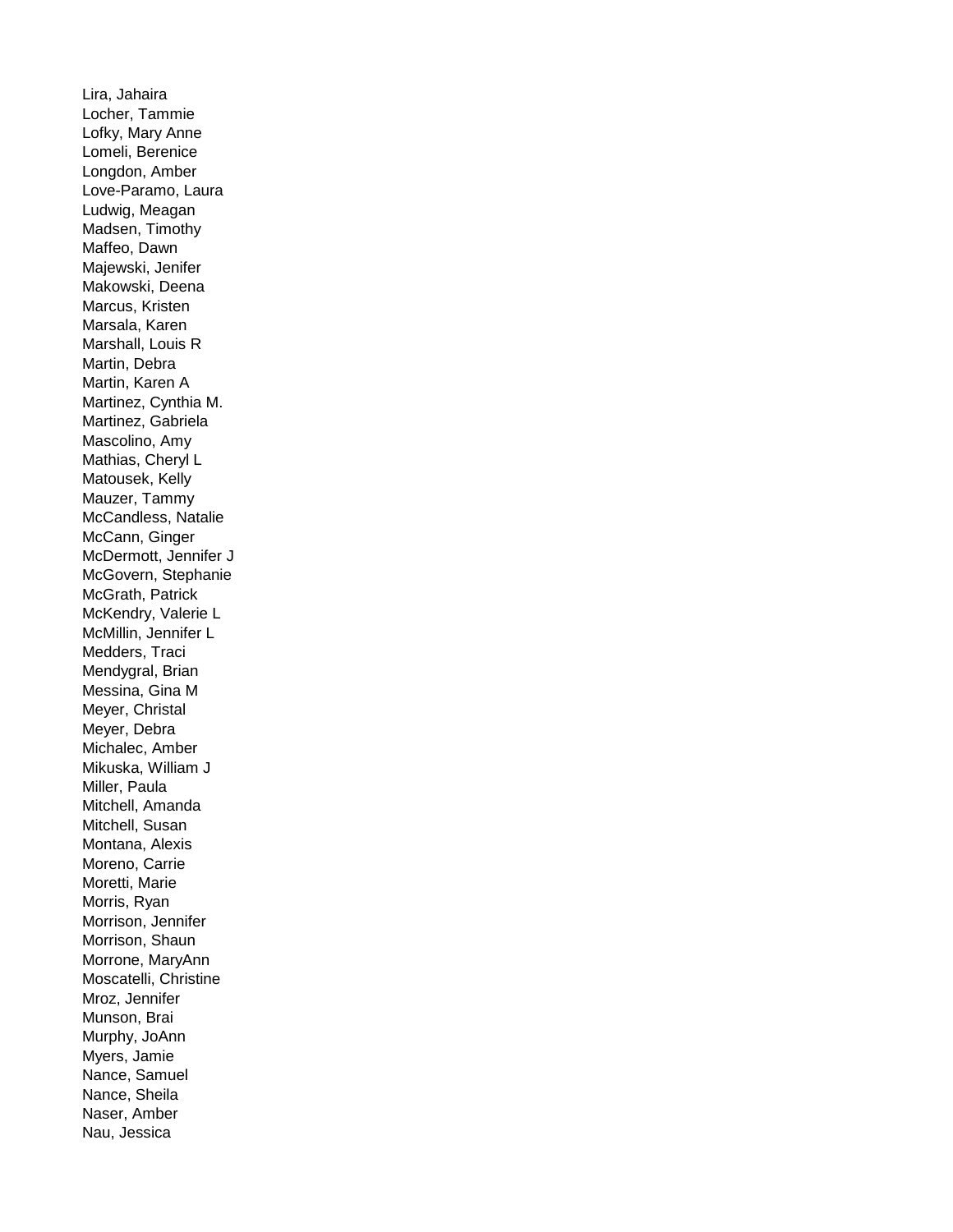Nicpon, Kelly Nolan, Stacy L Norkus, Julie L Novak, Layne Nurczyk, Courtney A OBrien, Jayme OBrien, Maura T OConnor, Vanina Oczko, Marianne ODette, Traci Olmos, Sandra L Olszewski, Teresa Omiecinski, Jennifer L Opyd, Tammy L Orndorf, James D Parker, Lynette Collins Parton, Andrew Patton, Hannah Paz, Roselena Peacock, Dylan R Pena, Marcie Pench, Jennifer Pippin, Glen Pittman, Diana Platt, Christina Pomatto, Laurie Popek, Nancy J Post, Marylou Pry, Martha Pry, Penny Pryor, Angela M Raczykowski, Zoe Rader, Traci Raether, Mary Rasmussen, Tanya Raspolich, Heather Ray, Heather L Rayhorn, Hannah Reigh, Karen M Rhodes, Carol J Richardson, Dawn R Ringer, Jon Rios, Jessica Roberts, Brandon Robertson, Denee Robertson, Joel C Rodak, Stacey Rodely, Autumn Rodely, Lora Rodgers, Beverly S Rogers, Luke Romashko, MaryLou Rompala, Kristy Rood, Rachel Rose, Kelly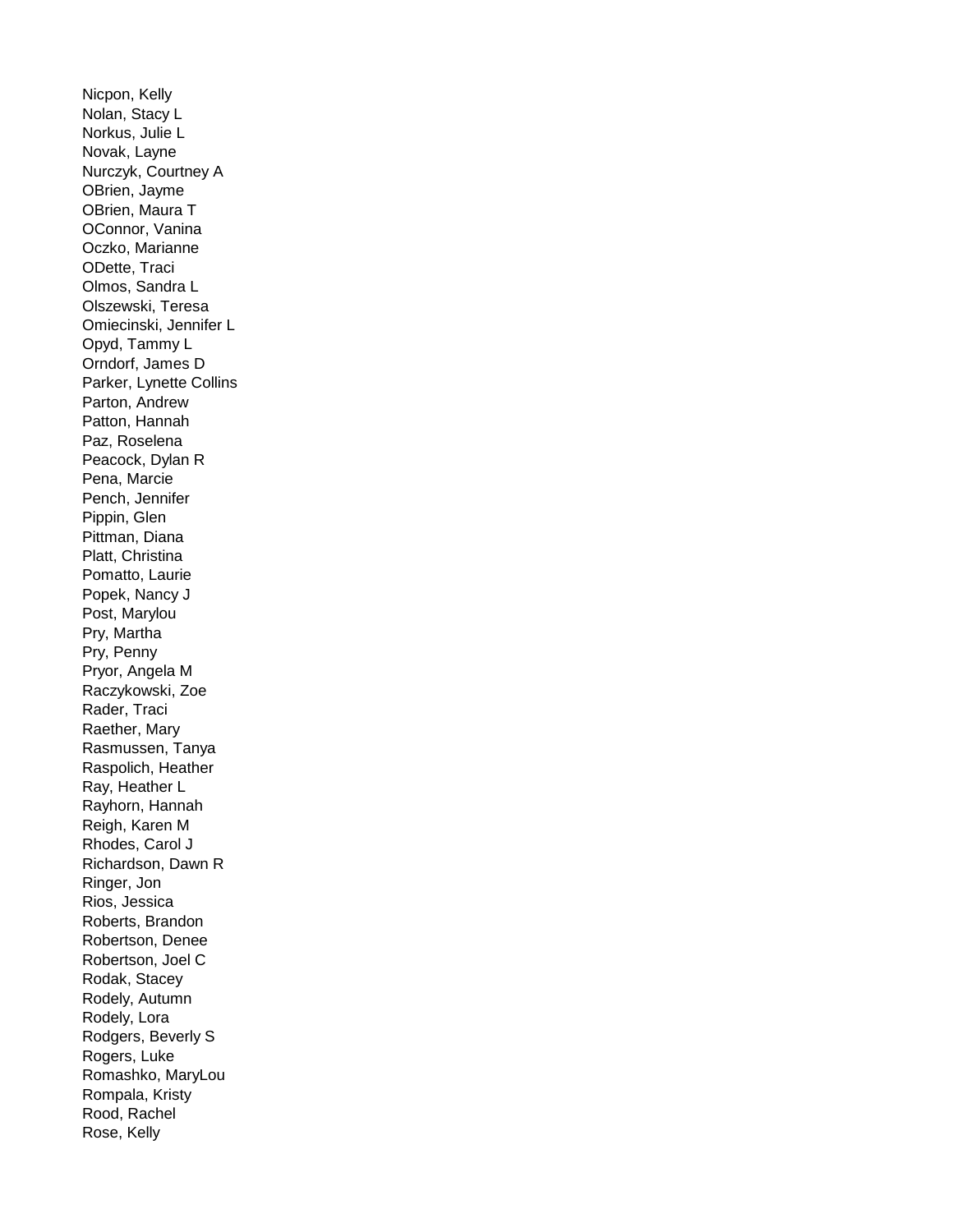Rosenow, Richard C Rubertus, Gail M Rush, Sarah Russell, Danielle Saenz, Paula R Salas, Sara Sanchez, Ana Sanchez, Nidia Santana, Emely Sarnecki, Allison Sartorelli, Ashley Sasso, Sharon L Satorius, Ruth Schumal, Carolyn M Scorzo, Roxanne L Sebastian, Jennifer Sedlacek, Katherine Sedorook, Christine M Sekula, Colleen A Selk, Vickie Shanholtzer, Allison Sheikh, Tammy Shouse, E. Deaone Sitar, Robin Skraba, Sandra Smith, Kathleen Smush, Eva Snow, Georgia Tierney Specht, Kim M Staab, Laura Stabile, Caitlyn Staley, Megan Stearns, Karen Stokes, David E Storm, Kathleen M Streibich, Jeanne M Streibich, Maxwell Stuart, Ali Szambelan, Nicholas Talbot, Lucinda Talbot, Tyler Taylor, Melanie Tharp, Janice Tharp, Samantha Thayer, Judy Thompson, Heidi Thompson, Rebecca Throw, Katherine Tilghman, Aurora Townsend, Jacqueline Trenor, Jorie Tribuzzi, Tracy Tyrell, Cheryl Urquidi, Virgie Valles, Sophielena Vargas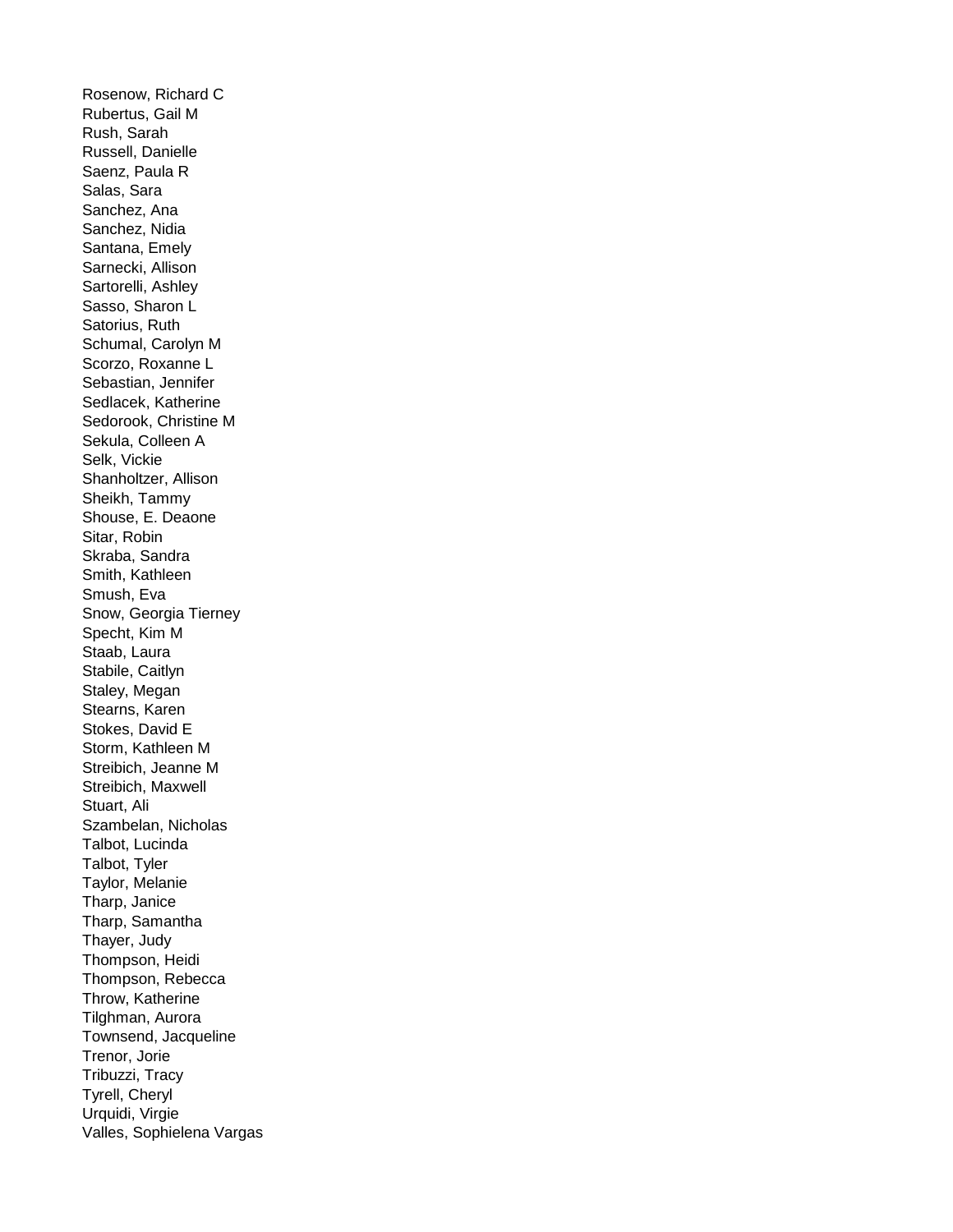Van Acker, Julie VanDolson, Amy S Vath, Cynthia Vazquez, Gisela Velazquez, Anadaisy Velazquez, Jenny Wade, Lisa Wagner, Samantha Walker, Johnnie Walker, Samantha Ward, Kimberly L Washington, Sherrie Westerhoff, Isaac Westerhoff, Michelle J White, Terry Winterbottom, Melissa J Winterbottom, Rider Witcofski, Erin A Wolski, Sophie Wolverton, Dorothea Wozniak, Amanda Wright, Tamara L Wurzinger, Kimberly C Young, Julie A Zadel, Jeffery Zadel, Jonathan Zaragoza, Oriana Zielinski, Janette Zmuda, Michael Zucek, Laura M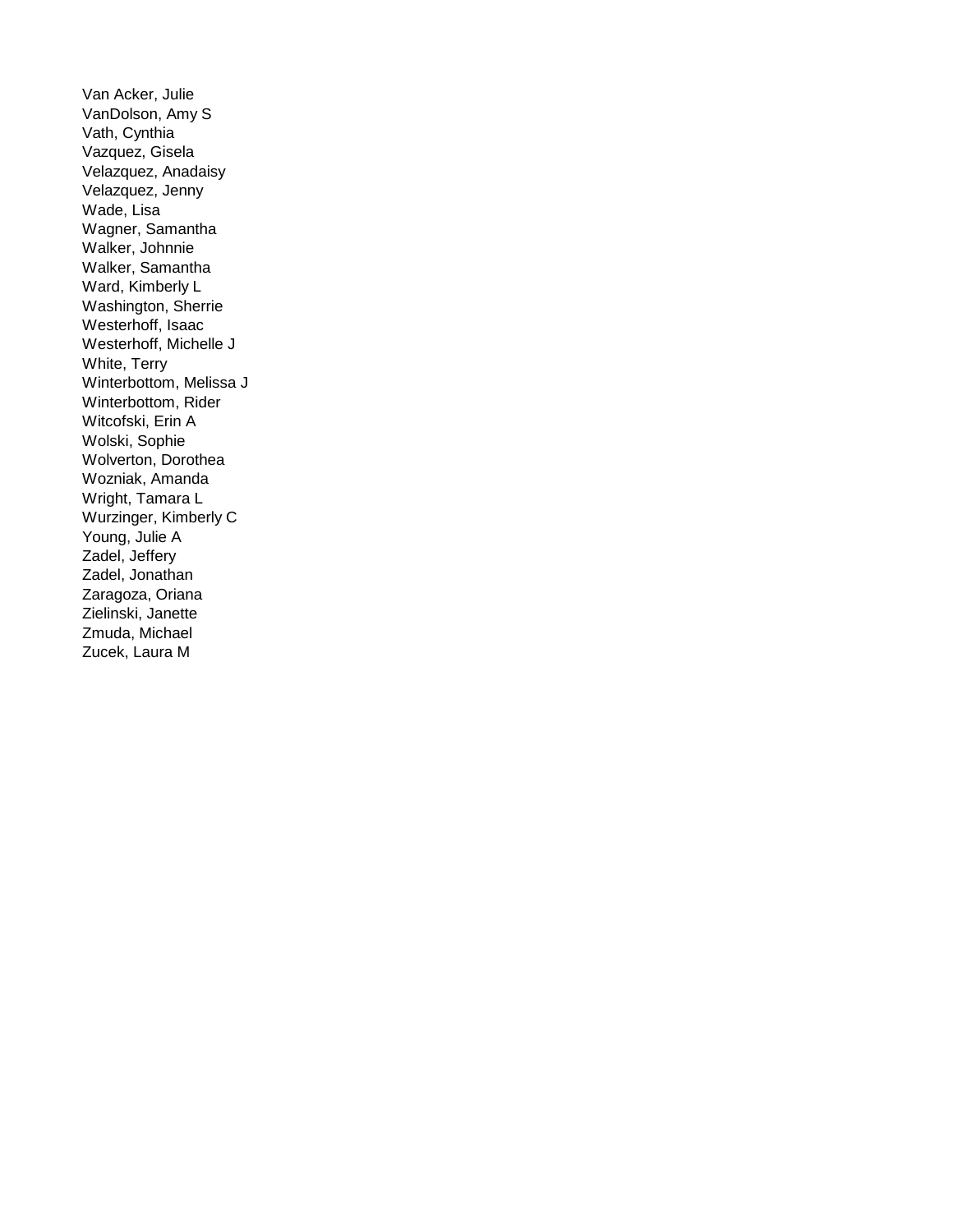Salary Range: 60,000 - \$89,999 | Salary Range: \$90,000 and over

Bakii, Afrim Souza, Aaron Shanholtzer, Lori K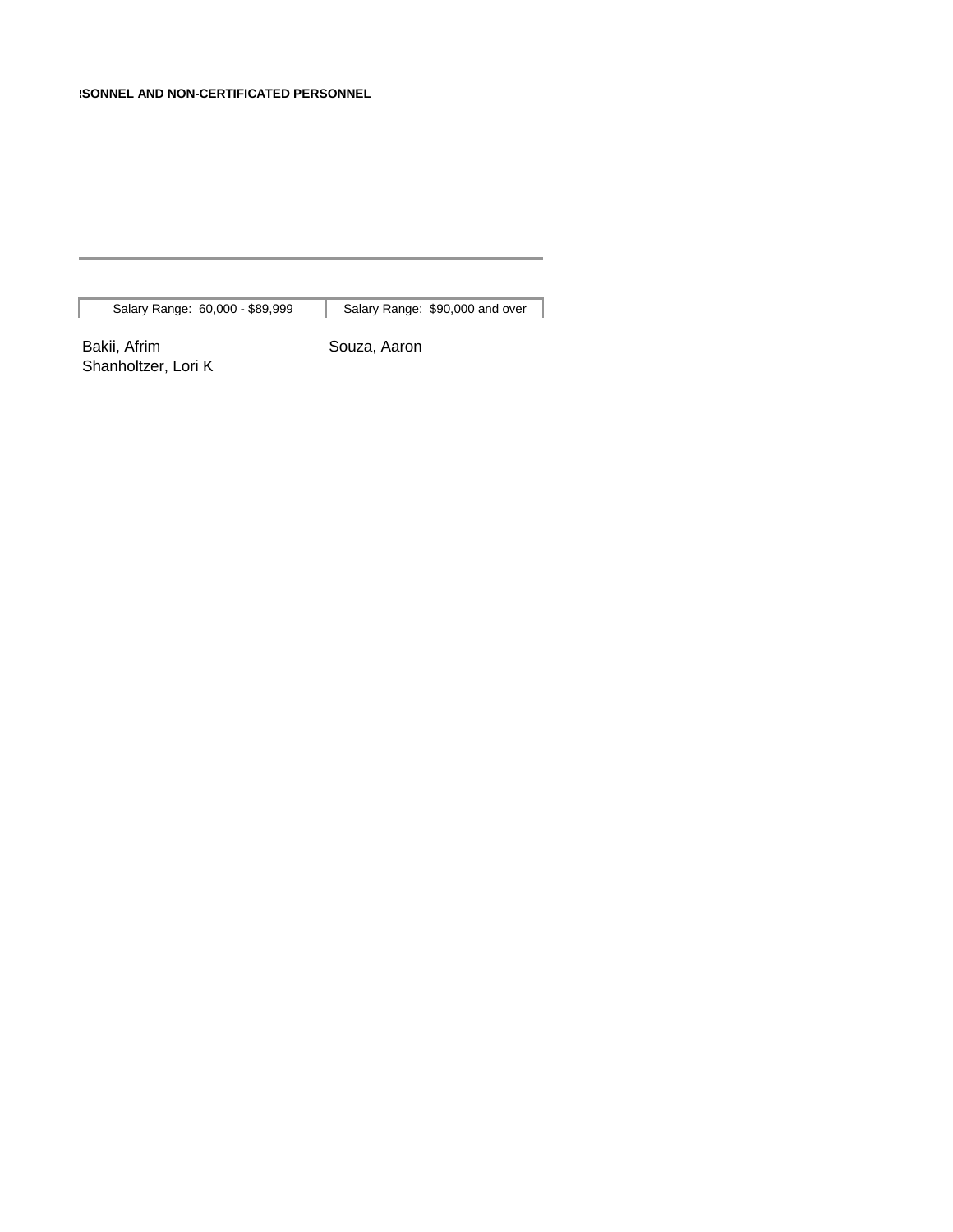|                | Α                                                                                         | B                         | С | D                            | E                |
|----------------|-------------------------------------------------------------------------------------------|---------------------------|---|------------------------------|------------------|
| $\mathbf 1$    | Payments over \$2,500, excluding wages and salaries.                                      |                           |   |                              |                  |
| 2              | This listing must be published in the local newspaper, sent to ISBE, and                  |                           |   |                              |                  |
| 3              | retained within your district/joint agreement administrative office for public inspection |                           |   |                              |                  |
| $\overline{4}$ |                                                                                           |                           |   |                              |                  |
| 5              | Minooka School District #201                                                              |                           |   |                              |                  |
| 6              | 24-032-2010-4                                                                             |                           |   |                              |                  |
| $\overline{7}$ | Person, Firm, or Corporation                                                              | <b>Aggregate Amount</b>   |   | Person, Firm, or Corporation | Aggregate Amount |
|                | 8 2 Secure, Inc.                                                                          | \$38,698.00               |   |                              |                  |
|                | 9 2NDGEAR                                                                                 | \$4,448.08                |   |                              |                  |
|                | 10 $A$ Beep                                                                               | \$8,694.09                |   |                              |                  |
|                | 11 Active Internet Technologies, LLC                                                      | \$16,284.00               |   |                              |                  |
|                | 12 Advance Education, Inc.                                                                | \$6,000.00                |   |                              |                  |
|                | 13 A-Formula Mechanical Corp.                                                             | \$60,166.38               |   |                              |                  |
|                | 14 AkitaBox, Inc.                                                                         | \$24,922.60               |   |                              |                  |
|                | 15 Alarm Detection Systems, Inc.                                                          | \$11,783.85               |   |                              |                  |
|                | 16 Allendale Association                                                                  | \$72,541.52               |   |                              |                  |
|                | 17 Alpha Baking Co., Inc                                                                  | \$12,420.68               |   |                              |                  |
|                | 18 Ambassador Athletic Apparel                                                            | \$5,709.10                |   |                              |                  |
|                | 19 Andersons Lawn Service                                                                 | \$14,135.00               |   |                              |                  |
|                | 20 Aperture Education                                                                     | \$19,500.00               |   |                              |                  |
|                | 21 Aramark Uniform Services                                                               | \$3,411.88                |   |                              |                  |
|                | 22 Arco Mechanical Equipment Sales                                                        | \$4,142.50                |   |                              |                  |
|                | 23 AT&T 831-000-9191 288                                                                  | \$17,082.15               |   |                              |                  |
|                | 24 Bank of America National Association                                                   | \$100,419.84              |   |                              |                  |
|                | 25 Bannon Exterminating                                                                   | \$7,752.00                |   |                              |                  |
|                | 26 Batteries Plus Bulbs                                                                   | \$4,993.49                |   |                              |                  |
|                | 27 Bell Techlogix                                                                         | \$6,002.25                |   |                              |                  |
|                | 28 BMO Harris Bank                                                                        | \$409,413.16              |   |                              |                  |
|                | 29 BrainPOP LLC                                                                           | \$11,961.45               |   |                              |                  |
|                | 30 BrainPOP LLC                                                                           | \$13,113.90               |   |                              |                  |
|                | 31 Brian Feltes & Associates, Inc.                                                        | \$4,813.00                |   |                              |                  |
|                | 32 Bytespeed LLC                                                                          | \$28,134.33               |   |                              |                  |
|                | 33 Call One                                                                               | \$21,814.10               |   |                              |                  |
|                | 34 CCP Industries                                                                         | \$4,803.33                |   |                              |                  |
|                | 35 Center for Disability Services                                                         | \$102,671.62              |   |                              |                  |
|                | 36 Central Illinois Trucks, Inc.<br>37 Central States Bus Sales Inc                       | \$4,699.90                |   |                              |                  |
|                | 38 Chg Alternative Education Inc.                                                         | \$19,251.64               |   |                              |                  |
|                | 39 Chicago Filter Supply                                                                  | \$23,221.05<br>\$9,166.68 |   |                              |                  |
|                | 40 Christensen, Cheryl                                                                    | \$2,700.00                |   |                              |                  |
|                | 41 CIBC                                                                                   | \$86,017.06               |   |                              |                  |
|                | 42 City of Joliet                                                                         | \$6,095.98                |   |                              |                  |
|                |                                                                                           |                           |   |                              |                  |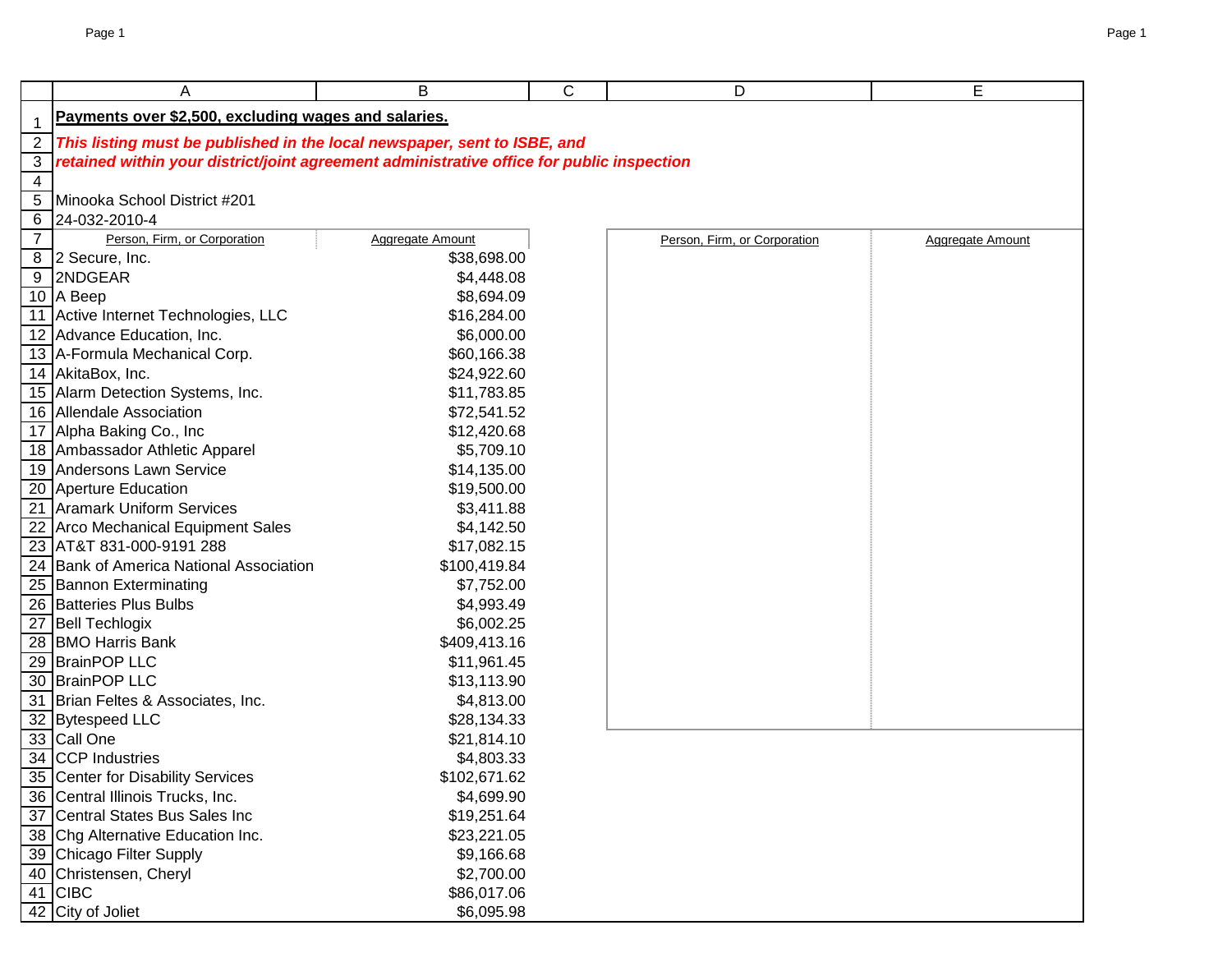| A                                      | B            | С | D | E |
|----------------------------------------|--------------|---|---|---|
| $43$ CLIC                              | \$396,484.00 |   |   |   |
| 44 CloverLeaf Farms Distributors, Inc. | \$77,344.41  |   |   |   |
| 45 Comcast                             | \$18,300.00  |   |   |   |
| 46 Commerce Bank Equipment Finance     | \$79,200.00  |   |   |   |
| 47 Commercial Electronic System        | \$33,212.77  |   |   |   |
| 48 Community Unit School Dist. #308    | \$75,482.00  |   |   |   |
| 49 Condon Construction Co.             | \$6,478.17   |   |   |   |
| 50 Constellation NewEnergy, Inc.       | \$598,351.26 |   |   |   |
| 51 Cornerstone Energy Group Inc, The   | \$12,500.00  |   |   |   |
| 52 Corporate Concepts, Inc.            | \$4,486.88   |   |   |   |
| 53 Correct Electric, Inc.              | \$2,867.35   |   |   |   |
| 54 County Line Hauling, Inc.           | \$4,275.00   |   |   |   |
| 55 Countywide Plumbing, Inc.           | \$8,358.90   |   |   |   |
| 56 Crescent Electric Supply            | \$5,186.68   |   |   |   |
| 57 Currie Motors                       | \$35,733.00  |   |   |   |
| 58 Darcy Chevrolet-Buick-Cadillac-Inc  | \$7,267.17   |   |   |   |
| 59 Dellwood Tire & Auto                | \$13,609.82  |   |   |   |
| 60 Diligent Corporation                | \$3,000.00   |   |   |   |
| 61 Dziuban, Kristin                    | \$3,150.00   |   |   |   |
| 62 Easter Seals Metropolitan Chicago   | \$243,910.69 |   |   |   |
| 63 Economy Landscaping Inc.            | \$11,765.00  |   |   |   |
| 64 Elens & Maichin Roofing & S/M, Inc. | \$10,655.24  |   |   |   |
| 65 Elim Christian Services             | \$148,280.92 |   |   |   |
| 66 Entre Solution II                   | \$20,618.75  |   |   |   |
| 67 eSpark Learning                     | \$17,900.00  |   |   |   |
| 68 ExploreLearning                     | \$6,000.00   |   |   |   |
| 69 Fazio Landscaping, Inc.             | \$22,555.00  |   |   |   |
| 70 Feece Oil Company                   | \$163,941.41 |   |   |   |
| 71 Feehans Automotive Inc              | \$2,894.40   |   |   |   |
| 72 Fidelity Investments                | \$5,458.76   |   |   |   |
| 73 Fidelity Security Life Ins Company  | \$32,563.74  |   |   |   |
| 74 Filippone, Kelsey                   | \$2,700.00   |   |   |   |
| 75 First Midwest Bank                  | \$7,715.59   |   |   |   |
| 76 Follett School Solutions            | \$136,648.10 |   |   |   |
| 77 FORECAST5 ANALYTICS INC             | \$14,315.00  |   |   |   |
| 78 Fox Valley Filter                   | \$15,222.41  |   |   |   |
| 79   Fox Valley Fire & Safety          | \$8,408.60   |   |   |   |
| 80 Frank Cooney Company                | \$13,217.11  |   |   |   |
| 81 Further                             | \$2,760.88   |   |   |   |
| 82 Gaggle.Net, Inc.                    | \$6,215.00   |   |   |   |
| 83 Gee Heating & A/C Inc               | \$12,187.50  |   |   |   |
| 84 Gordon Food Service Inc             | \$346,590.27 |   |   |   |
| 85 Grainger                            | \$3,783.21   |   |   |   |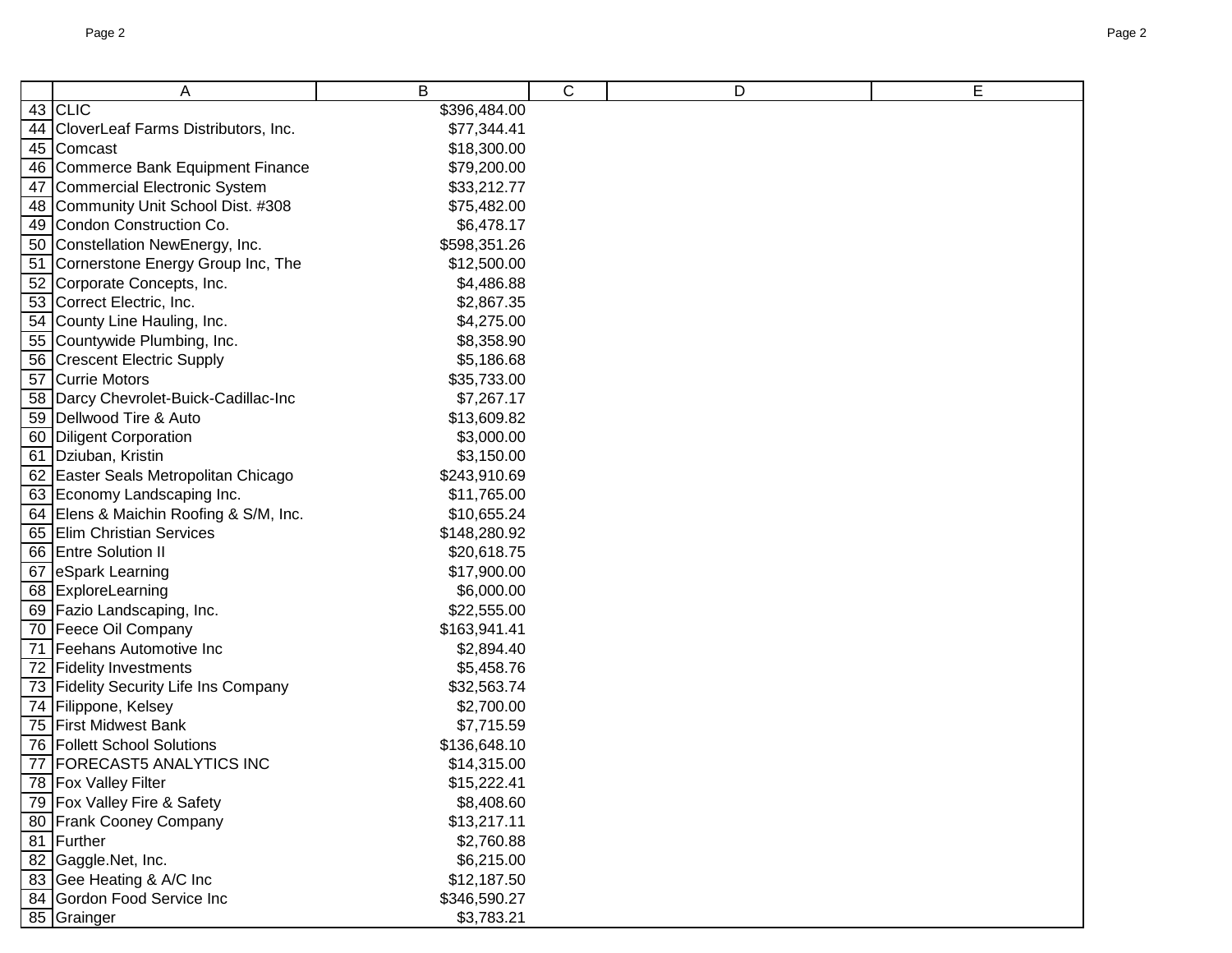| Α                                         | В              | C | D | E |
|-------------------------------------------|----------------|---|---|---|
| 86 Great Minds                            | \$28,408.25    |   |   |   |
| 87 Grundy Area Vocational Center          | \$46,511.60    |   |   |   |
| 88 Guiding Light Academy                  | \$218,181.33   |   |   |   |
| 89 Hauser, Izzo, Petrarca, Gleason & Stil | \$3,726.00     |   |   |   |
| 90 Heartland Bank and Trust Company       | \$2,604.40     |   |   |   |
| 91 Heinemann                              | \$20,153.64    |   |   |   |
| 92 Held, Susana Pichardo                  | \$2,950.00     |   |   |   |
| 93 Hersheys Ice Cream                     | \$5,377.08     |   |   |   |
| 94 Hodges- Loizzi- Eisenhammer-           | \$48,222.88    |   |   |   |
| 95 H-O-H Water Technology, Inc.           | \$5,030.84     |   |   |   |
| 96 Holian Asbestos Removal & Encapsul     | \$360,920.00   |   |   |   |
| 97 Houghton Mifflin Harcourt Pre-K-12     | \$89,487.00    |   |   |   |
| 98 HPS, LLC                               | \$3,275.00     |   |   |   |
| 99 HVAC EXPRESS INC.                      | \$38,912.42    |   |   |   |
| 100 ILLCO, INC                            | \$24,871.66    |   |   |   |
| 101 Illinois Association of School Boards | \$7,850.00     |   |   |   |
| 102 Illinois Child Support                | \$6,371.64     |   |   |   |
| 103 Illinois Department of Revenue        | \$1,145,942.85 |   |   |   |
| 104 Illinois Municipal Retire             | \$778,288.51   |   |   |   |
| 105 Illinois State Police                 | \$4,000.00     |   |   |   |
| 106 IMAGETEC                              | \$47,795.97    |   |   |   |
| 107 Indicom Electric Company              | \$22,891.70    |   |   |   |
| 108 Interim Healthcare Services           | \$18,171.00    |   |   |   |
| 109 Interstate Billing Service Inc.       | \$3,937.62     |   |   |   |
| 110 ITR Systems                           | \$20,600.00    |   |   |   |
| 111 IXL Learning                          | \$96,620.00    |   |   |   |
| 112J & R 1st in Asphalt, Inc.             | \$205,660.00   |   |   |   |
| 113 John D. Kasarda                       | \$4,900.00     |   |   |   |
| 114 John's Service & Sales, Inc.          | \$177,447.00   |   |   |   |
| 115 Johnson Controls Fire Protection LP   | \$5,871.32     |   |   |   |
| 116 Joliet Public Schools                 | \$11,364.33    |   |   |   |
| 117 Key Government Finance, Inc.          | \$26,840.31    |   |   |   |
| 118 Key Government Finance, Inc.          | \$197,584.96   |   |   |   |
| 119 Klaman Hardwood Inc.                  | \$6,350.00     |   |   |   |
| 120 KONE Inc.                             | \$13,780.82    |   |   |   |
| 121 KS State Bank                         | \$638,958.00   |   |   |   |
| 122 Lakeshore Learning Materials          | \$4,009.95     |   |   |   |
| 123 Landmark Ford, Inc.                   | \$24,415.00    |   |   |   |
| 124 Landmark Landscaping Inc.             | \$21,635.00    |   |   |   |
| 125 Langeland Construction Inc.           | \$19,363.11    |   |   |   |
| 126 Learning A - Z                        | \$39,850.40    |   |   |   |
| 127 Lenzie's Farm Shop                    | \$4,844.00     |   |   |   |
| 128 Little Friends for Autism, Inc.       | \$134,876.41   |   |   |   |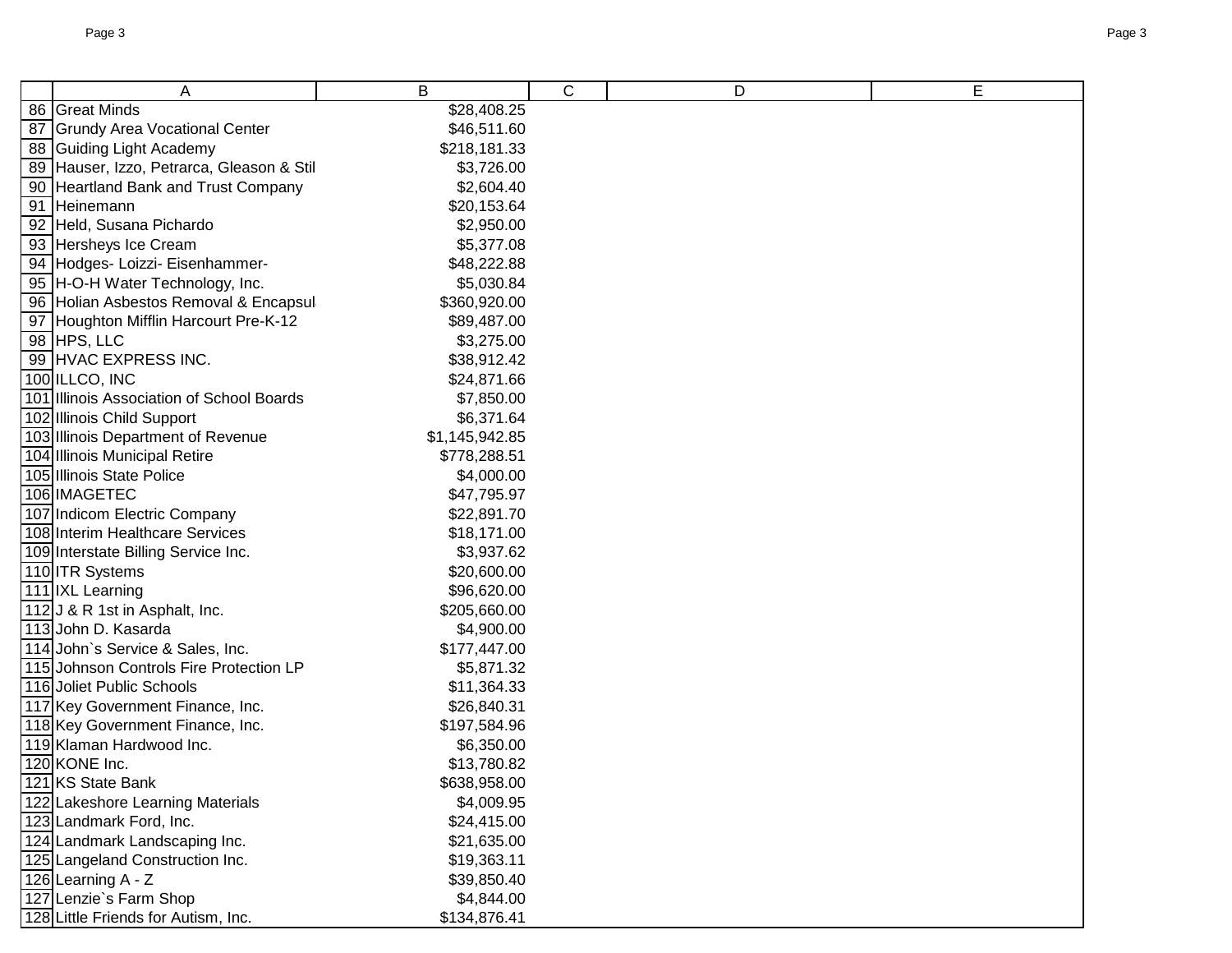| A                                                             | B                          | $\mathsf C$ | D | E |
|---------------------------------------------------------------|----------------------------|-------------|---|---|
| 129 Luse Thermal Technologies                                 | \$60,450.00                |             |   |   |
| 130 Marcia Brenner Associates                                 | \$4,496.00                 |             |   |   |
| 131 Marks Plumbing Parts &                                    | \$9,213.89                 |             |   |   |
| 132 Menards - Morris                                          | \$6,495.57                 |             |   |   |
| 133 Mercedes-Benz Financial Services US                       | \$95,323.24                |             |   |   |
| 134 MESP                                                      | \$23,393.07                |             |   |   |
| 135 Midwest Bus Leasing LLC                                   | \$33,800.00                |             |   |   |
| 136 Midwest Bus Sales Inc                                     | \$7,988.58                 |             |   |   |
| 137 Midwest Transit Equipment Inc                             | \$6,810.56                 |             |   |   |
| 138 Mid-West Truckers Association Inc                         | \$5,602.25                 |             |   |   |
| 139 Miller, Teresa                                            | \$3,780.00                 |             |   |   |
| 140 Minooka Ace - JH                                          | \$2,517.59                 |             |   |   |
| 141 Minooka C.C.S.D. #111                                     | \$65,973.65                |             |   |   |
| 142 Minooka Collision Center, Inc.                            | \$3,644.51                 |             |   |   |
| 143 Minooka Dist #201 Self Insured Denta                      | \$257,201.86               |             |   |   |
| 144 Minooka Elem Education Assoc                              | \$216,727.00               |             |   |   |
| 145 Minooka Junior High Activity Account                      | \$9,100.00                 |             |   |   |
| 146 Monn, Dr. Kris                                            | \$3,601.60                 |             |   |   |
| 147 Moore Glass                                               | \$2,570.25                 |             |   |   |
| 148 Morris Hospital & Healthcare Centers                      | \$17,469.00                |             |   |   |
| 149 NAPA Auto Parts of Channahon                              | \$11,447.07                |             |   |   |
| 150 Naperville Psychiatric Ventures                           | \$8,771.10                 |             |   |   |
| 151 National Lift Truck Inc                                   | \$5,489.32                 |             |   |   |
| 152 NCS Pearson Inc                                           | \$14,625.00                |             |   |   |
| 153 NEUCO                                                     | \$3,261.78                 |             |   |   |
| 154 Newsela                                                   | \$16,000.00                |             |   |   |
| 155 Nicor Gas-TRANS                                           | \$3,500.15                 |             |   |   |
| 156 Noonan Insulation                                         | \$137,750.00               |             |   |   |
| 157 Nuway Disposal                                            | \$39,133.51                |             |   |   |
| 158 NWEA                                                      | \$82,475.00                |             |   |   |
| 159 Pearson Education Inc                                     | \$22,304.19                |             |   |   |
| 160 Performance Chemical & Supply Inc                         | \$138,147.12               |             |   |   |
| 161 Pike Systems, Inc.                                        | \$26,153.66                |             |   |   |
| 162 PMA Leasing, Inc.                                         | \$60,903.70                |             |   |   |
| 163 POMPS Tire Inc                                            | \$5,415.68                 |             |   |   |
| 164 PowerSchool Group LLC                                     | \$169,461.75               |             |   |   |
| 165 Providence Capital Network<br>166 Public Consulting Group | \$20,658.00                |             |   |   |
| 167 Quest Food Management Services                            | \$17,591.00                |             |   |   |
| 168 Quest Software Inc.                                       | \$112,733.63<br>\$4,179.00 |             |   |   |
| 169 Quill Corporation                                         | \$2,787.23                 |             |   |   |
| 170 Raptor Technologies                                       | \$14,256.10                |             |   |   |
| 171 Reading Writing Project Network LLC                       | \$11,500.00                |             |   |   |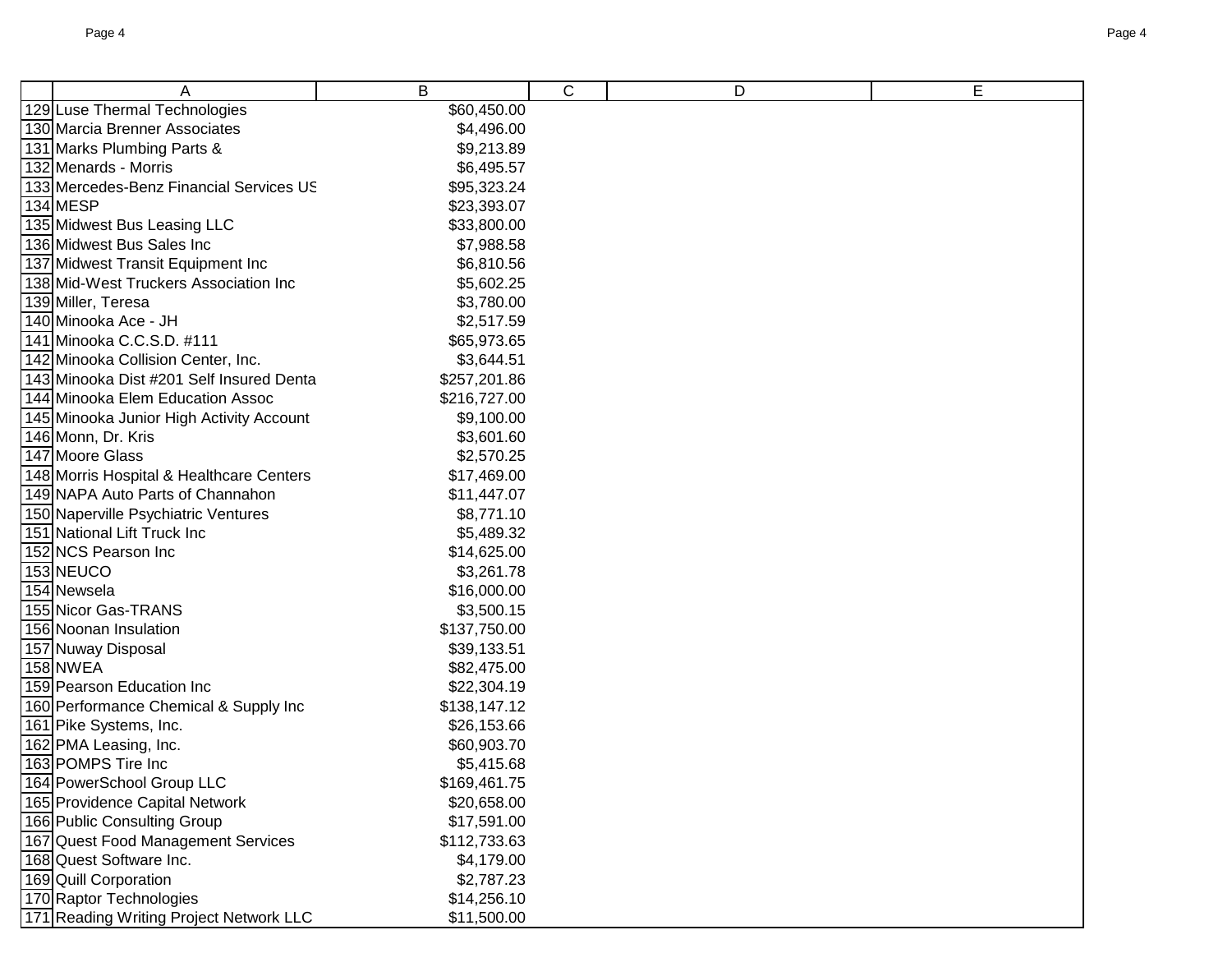| A                                                 | B                          | C | D | E |
|---------------------------------------------------|----------------------------|---|---|---|
| 172RESCOR                                         | \$29,774.96                |   |   |   |
| 173 RHL Enterprises                               | \$2,501.85                 |   |   |   |
| 174 Robert Crown Center for Health Educa          | \$10,080.00                |   |   |   |
| 175 Roberts Snowplowing LLC                       | \$54,777.21                |   |   |   |
| 176 Robotics Technologies                         | \$3,146.18                 |   |   |   |
| 177 Rosetta Stone                                 | \$7,750.00                 |   |   |   |
| 178 Rubicon West LLC                              | \$13,550.00                |   |   |   |
| 179 S.E.A.L. South Inc                            | \$167,598.00               |   |   |   |
| 180 S.S.F. Repairs, Inc.                          | \$11,375.48                |   |   |   |
| 181 Sandal, Paige                                 | \$2,550.00                 |   |   |   |
| 182 Sawchuck Industries                           | \$3,677.00                 |   |   |   |
| 183 Scholastic Inc.                               | \$4,579.67                 |   |   |   |
| 184 Scholastic Inc.                               | \$7,926.31                 |   |   |   |
| 185 School Datebooks-Inc                          | \$38,231.59                |   |   |   |
| 186 Schoolscapes Inc.                             | \$3,321.00                 |   |   |   |
| 187 SEAL OF ILLINOIS                              | \$2,516.91                 |   |   |   |
| 188 Security Builders Supply Company              | \$2,850.00                 |   |   |   |
| 189 Shaw Suburban Media                           | \$3,008.56                 |   |   |   |
| 190 SHI International Corp                        | \$82,477.80                |   |   |   |
| 191 Shorewood H & A Acct. #6360                   | \$6,793.17                 |   |   |   |
| 192 Shorewood Municipal Utilities                 | \$7,613.58                 |   |   |   |
| 193 Sign Repair Pro`s Inc.                        | \$3,867.00                 |   |   |   |
| 194 Smoothwall                                    | \$18,405.00                |   |   |   |
| 195 Softchoice Corporation                        | \$11,943.85                |   |   |   |
| 196 Somerset Capital Group Ltd                    | \$22,435.00                |   |   |   |
| 197 Special Education Services                    | \$19,320.07                |   |   |   |
| 198 Specialized Data Systems                      | \$15,125.00                |   |   |   |
| 199 Staab, Tiffany                                | \$5,844.44                 |   |   |   |
| 200 Staffing Options & Solutions                  | \$7,575.00                 |   |   |   |
| 201 Steiner Electric Company                      | \$10,686.20                |   |   |   |
| 202 STR Partners LLC                              | \$33,800.99                |   |   |   |
| 203 Streamwood Behavioral Healthcare Sy           | \$4,095.00                 |   |   |   |
| 204 Sun Life Financial                            | \$48,269.76                |   |   |   |
| 205 Sundance                                      | \$3,377.70                 |   |   |   |
| 206 Syserco Midwest, Inc.                         | \$33,680.00                |   |   |   |
| 207 TAKACS - Batteries Plus                       | \$4,548.77                 |   |   |   |
| 208 TAZA Supplies<br>209 Teacher Health Insurance | \$50,645.78                |   |   |   |
| 210 Tech4Learning, Inc.                           | \$465,130.29<br>\$3,740.00 |   |   |   |
| 211 Telesolutions Consultants LLC                 | \$4,800.00                 |   |   |   |
| 212 Tem Environmental Inc.                        | \$25,693.00                |   |   |   |
| 213 The Markerboard People                        | \$3,641.40                 |   |   |   |
| 214 The Omni Group                                | \$442,383.04               |   |   |   |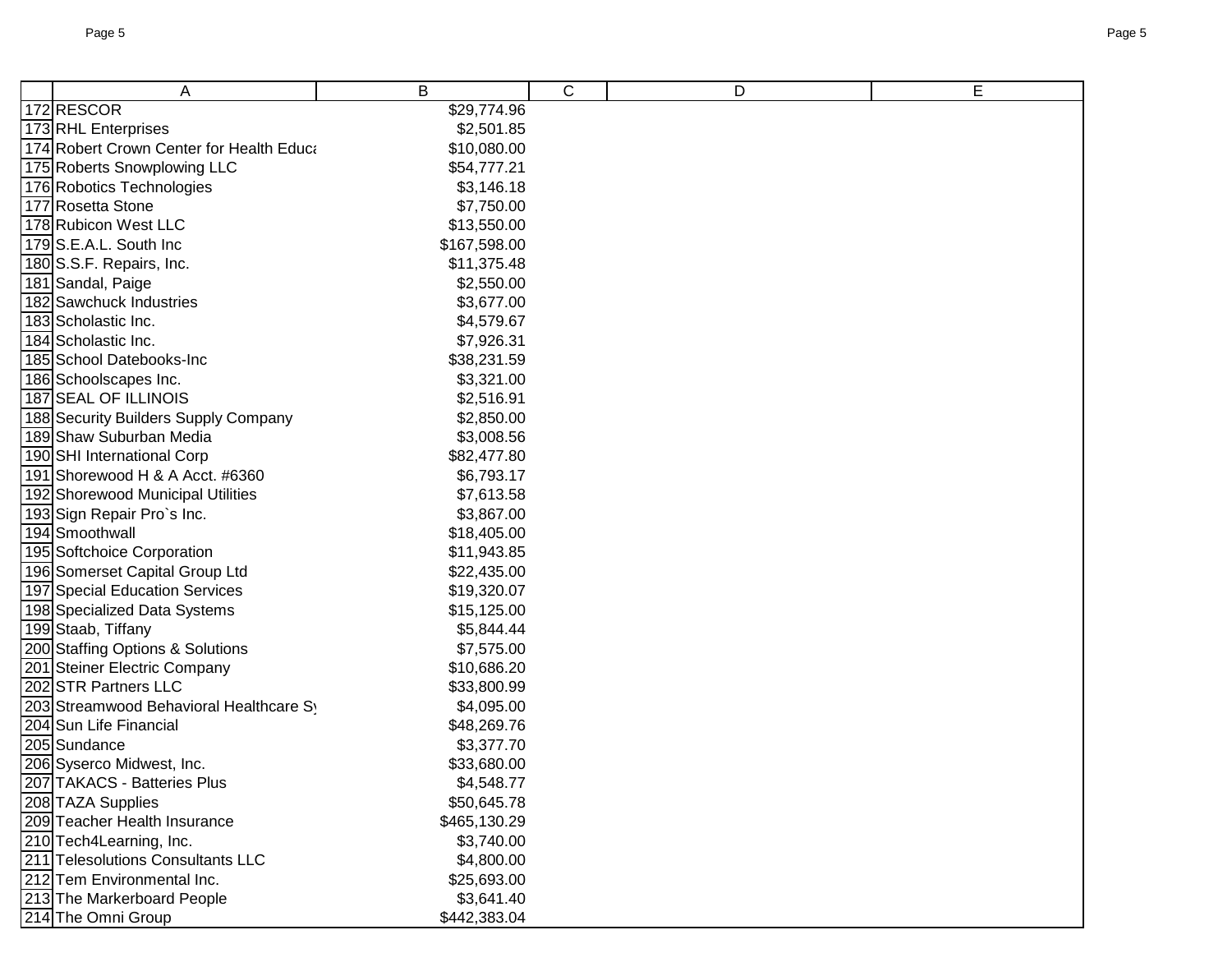| A                                       | B            | $\mathsf{C}$ | D | E |
|-----------------------------------------|--------------|--------------|---|---|
| 215 The Sherwin Williams Co.            | \$5,016.94   |              |   |   |
| 216 TherapyTravelers LLC                | \$28,760.00  |              |   |   |
| 217 Thyssenkrupp Elevator Corp          | \$17,859.94  |              |   |   |
| 218 Timberline Billing Service LLC      | \$13,800.05  |              |   |   |
| 219 Trane US Inc                        | \$37,596.17  |              |   |   |
| 220 Transport Safety Lane Inc.          | \$4,592.00   |              |   |   |
| 221 Transworld Systems, Inc.            | \$2,877.86   |              |   |   |
| 222 Tri State Propane Exchange LLC      | \$26,858.29  |              |   |   |
| 223 Tri-County Stockdale Company Of Jol | \$12,446.50  |              |   |   |
| 224 Tyler Technologies                  | \$14,645.01  |              |   |   |
| 225 U.S. Department of Education        | \$6,593.72   |              |   |   |
| 226 Unicom ARC Inc.                     | \$36,116.89  |              |   |   |
| 227 United Laboratories                 | \$6,089.86   |              |   |   |
| 228 University of St Francis            | \$18,450.00  |              |   |   |
| 229 Valley Fire Protection              | \$7,704.00   |              |   |   |
| 230 Valley View School Dist 365-U       | \$5,378.80   |              |   |   |
| 231 Vanguard Energy Services LLC        | \$110,026.69 |              |   |   |
| 232 Velocita Technology                 | \$19,802.62  |              |   |   |
| 233 Village of Minooka Public Works     | \$52,500.32  |              |   |   |
| 234 Village of Shorewood                | \$5,964.00   |              |   |   |
| 235 Vista Learning                      | \$10,097.00  |              |   |   |
| 236 Waste Management of IL              | \$10,798.70  |              |   |   |
| 237 Weeks, Sara                         | \$3,150.00   |              |   |   |
| 238 Wermer-Rogers-Doran & Ruzon         | \$28,618.00  |              |   |   |
| 239 WISC-Education                      | \$5,211.80   |              |   |   |
| 240 World Book, Inc.                    | \$5,610.00   |              |   |   |
| 241 Wunderlich Doors Inc                | \$4,886.44   |              |   |   |
| 242 Zenon Company                       | \$153,018.00 |              |   |   |
| 243 ZONAR Systems Inc.                  | \$19,502.29  |              |   |   |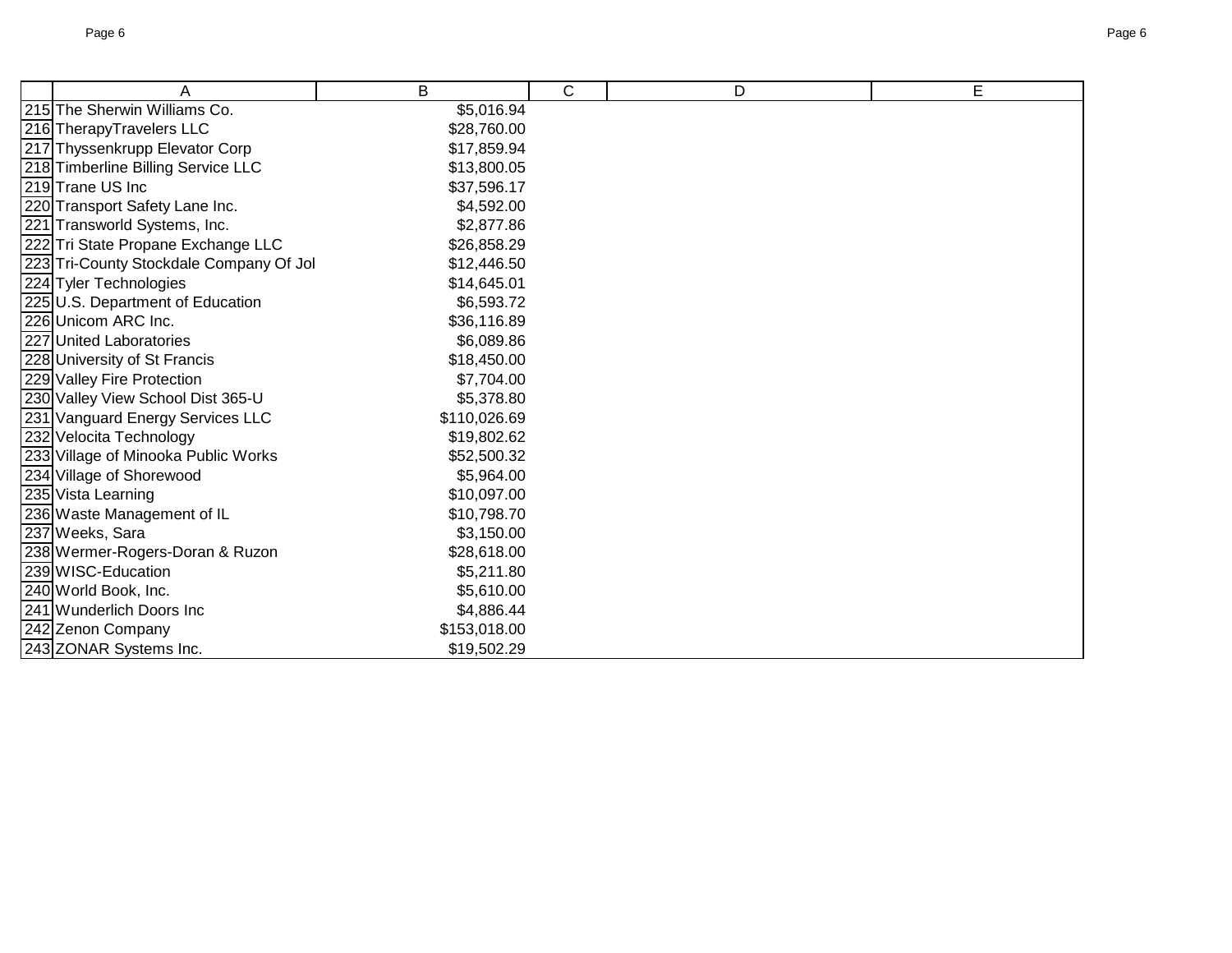|                                   | <b>A</b><br>B                                                        | C<br>D                                                         | Е                            | F                       |
|-----------------------------------|----------------------------------------------------------------------|----------------------------------------------------------------|------------------------------|-------------------------|
| $\mathbf{1}$                      |                                                                      | PAYMENTS TO PERSON, FIRM, OR CORPORATION OF \$1,000 TO \$2,500 |                              |                         |
| $\overline{2}$                    |                                                                      |                                                                |                              |                         |
| $\overline{3}$                    | This listing must be sent to ISBE, and retained within your          |                                                                |                              |                         |
| $\overline{4}$                    | district/jointagreement administrative office for public inspection. |                                                                |                              |                         |
| $\overline{5}$                    |                                                                      |                                                                |                              |                         |
| $6\overline{6}$<br>$\overline{7}$ | <b>Minooka School District #201</b><br>24-032-2010-4                 |                                                                |                              |                         |
| $\overline{8}$                    |                                                                      |                                                                |                              |                         |
| 9                                 | Payments of \$1,000 to \$2,500, excluding wages and salaries         |                                                                |                              |                         |
| 10                                |                                                                      |                                                                |                              |                         |
| 11                                | Person, Firm, or Corporation                                         | <b>Aggregate Amount</b>                                        | Person, Firm, or Corporation | <b>Aggregate Amount</b> |
| 12                                | Acacia Academy                                                       | \$2,091.52                                                     |                              |                         |
| 13                                | Allison, Amber                                                       | \$1,500.00                                                     |                              |                         |
| 14                                | Amalgamated Bank of Chicago                                          | \$2,150.00                                                     |                              |                         |
| 15                                | AT & T 815 R17-0261 496 0                                            | \$1,093.92                                                     |                              |                         |
| 16                                | Aulet, Nicole                                                        | \$1,941.51                                                     |                              |                         |
| 17                                | <b>Aurora Educational Technology</b>                                 | \$1,550.00                                                     |                              |                         |
| 18                                | Bakii, Afrim                                                         | \$1,665.43                                                     |                              |                         |
| 19                                | Barnes Hartigan, Sarah                                               | \$2,250.00                                                     |                              |                         |
| 20                                | Baxter, Natalie                                                      | \$1,080.00                                                     |                              |                         |
| 21                                | Bazan, Hailey                                                        | \$1,471.56                                                     |                              |                         |
| 22                                | Beaver Shredding, Inc.                                               | \$1,084.00                                                     |                              |                         |
| 23                                | Bergfeld, Jonita                                                     | \$1,075.00                                                     |                              |                         |
| 24                                | Berry, Lucretia                                                      | \$2,255.11                                                     |                              |                         |
| 25                                | Brandenburg, Kristen                                                 | \$1,950.00                                                     |                              |                         |
| 26                                | Cheshareck, Kathleen                                                 | \$2,252.26                                                     |                              |                         |
| 27                                | <b>Choice Office Equipment</b>                                       | \$1,008.00                                                     |                              |                         |
| 28                                | ComEd                                                                | \$1,500.00                                                     |                              |                         |
| 29                                | Crombie, Aaron                                                       | \$1,080.00                                                     |                              |                         |
| $30\,$                            | <b>Cross Points Sales Inc</b>                                        | \$1,200.00                                                     |                              |                         |
| 31                                | Document Imaging Services, LLC                                       | \$2,236.00                                                     |                              |                         |
| 32                                | Domanico Psychological Services                                      | \$1,677.50                                                     |                              |                         |
| 33                                | Dude Locating Technologies, Inc.                                     | \$1,200.00                                                     |                              |                         |
| 34                                | E2 Services, Inc.                                                    | \$2,448.00                                                     |                              |                         |
| 35                                | <b>Edgenuity Inc</b>                                                 | \$1,800.00                                                     |                              |                         |
| 36                                | <b>Elevator Inspection Services</b>                                  | \$1,375.00                                                     |                              |                         |
| $\overline{37}$                   | Eureka Savings Bank                                                  | \$1,380.44                                                     |                              |                         |
| 38                                | Fifth Third Bank                                                     | \$2,256.48                                                     |                              |                         |
| 39                                | Fink, Niguel                                                         | \$1,087.51                                                     |                              |                         |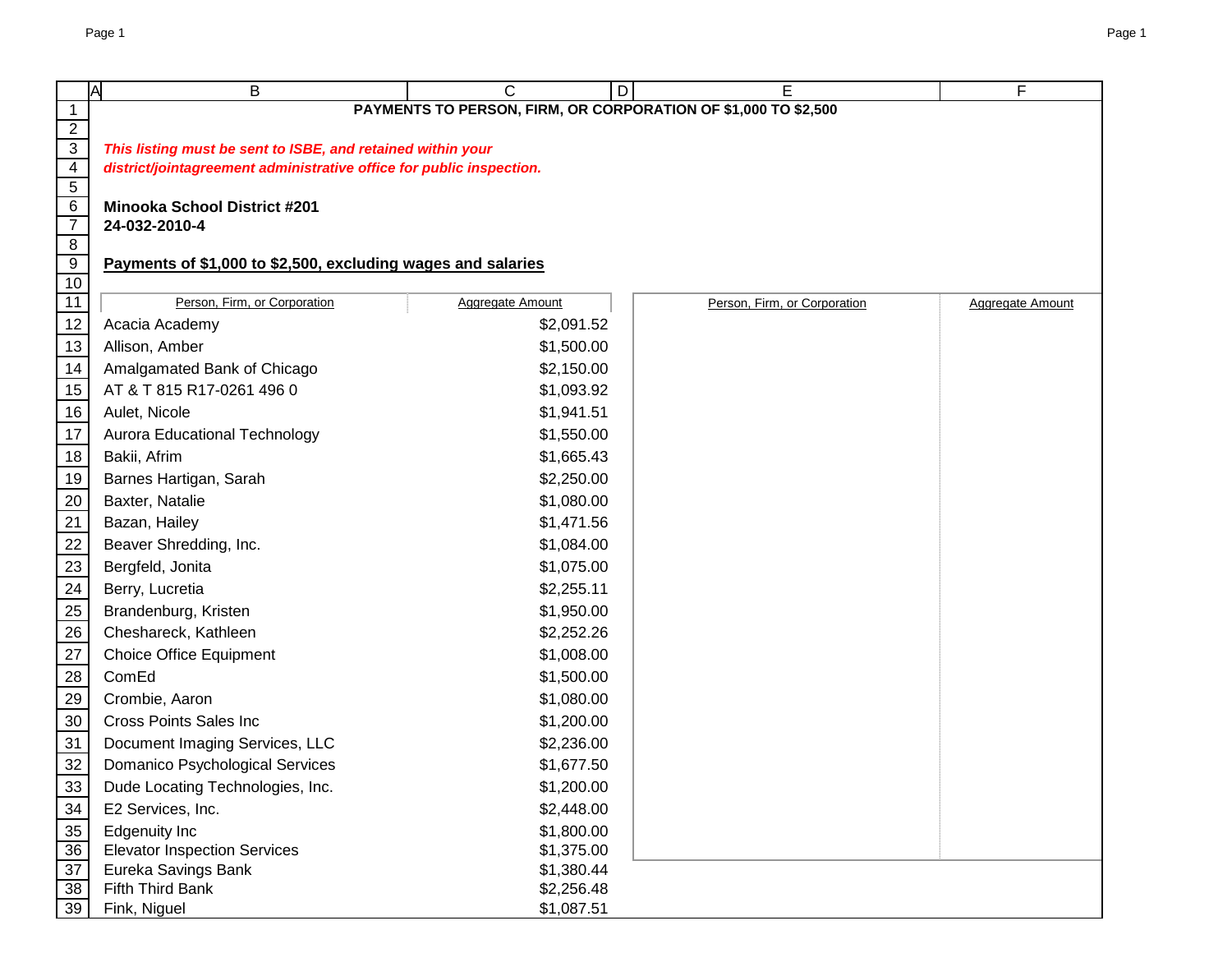|    | A<br>B                                     | C          | D<br>E | F |
|----|--------------------------------------------|------------|--------|---|
| 40 | Finkelstein, Jason                         | \$1,080.00 |        |   |
| 41 | Free AP LLC                                | \$1,000.00 |        |   |
| 42 | Glaser, Jessica                            | \$1,800.00 |        |   |
| 43 | <b>Glenn Stearns</b>                       | \$1,380.00 |        |   |
| 44 | Grainco FS Inc                             | \$1,987.42 |        |   |
| 45 | Granados, Maria                            | \$1,825.00 |        |   |
| 46 | Green-Up                                   | \$2,500.00 |        |   |
| 47 | Harig, Jacqueline                          | \$1,080.00 |        |   |
| 48 | Harmonic Design Inc                        | \$1,335.25 |        |   |
| 49 | Haun, Brigid                               | \$1,350.00 |        |   |
| 50 | Hiser, Rodney                              | \$1,080.00 |        |   |
| 51 | Hone, Ambur                                | \$1,200.00 |        |   |
| 52 | Hristov, Brenda                            | \$1,500.00 |        |   |
| 53 | <b>IESA</b>                                | \$2,040.33 |        |   |
| 54 | IL Student Assitance Commission            | \$1,009.74 |        |   |
| 55 | Illinois Department of Employment Security | \$1,323.00 |        |   |
| 56 | <b>Illinois State Police</b>               | \$2,016.00 |        |   |
| 57 | Jessen, Kevin                              | \$1,168.18 |        |   |
| 58 | Johnson Controls                           | \$1,552.86 |        |   |
| 59 | Jurak, Kathleen                            | \$2,396.16 |        |   |
| 60 | <b>Kimball Midwest</b>                     | \$1,953.37 |        |   |
| 61 | Klode, Rachel                              | \$2,250.00 |        |   |
| 62 | Kloster, Alissa                            | \$1,075.00 |        |   |
| 63 | Krown, Krystal                             | \$1,993.34 |        |   |
| 64 | LocalGovNews                               | \$1,200.00 |        |   |
| 65 | Lopez, Jennamarie                          | \$2,250.00 |        |   |
| 66 | Lustik, Jill                               | \$1,215.32 |        |   |
| 67 | Manno, Ciara                               | \$1,080.00 |        |   |
| 68 | Massey, Sarah                              | \$1,209.92 |        |   |
| 69 | Mazon-Verona-Kinsman ESD 2C                | \$2,104.85 |        |   |
| 70 | McKerrow, Adrianne                         | \$1,080.00 |        |   |
| 71 | Mid-America Dynamics Inc.                  | \$1,078.50 |        |   |
| 72 | Minooka Ace - Elem.                        | \$1,702.44 |        |   |
| 73 | Minooka Ace - MPC                          | \$1,965.03 |        |   |
| 74 | Minooka Ace - Trans. Dept.                 | \$1,285.41 |        |   |
| 75 | Minooka Ace - WT                           | \$1,087.21 |        |   |
| 76 | Minooka Community Consolidated             | \$1,250.00 |        |   |
| 77 | Minooka Elementary School Activity Account | \$1,735.00 |        |   |
| 78 | Minooka Grain & Lumber Supply              | \$1,241.00 |        |   |
| 79 | Monroe, Sarah                              | \$1,080.00 |        |   |
| 80 | Nahorski, Jennifer                         | \$1,200.00 |        |   |
| 81 | Neisler, Thomas                            | \$1,896.78 |        |   |
| 82 | Nurses Aide LLC                            | \$1,200.00 |        |   |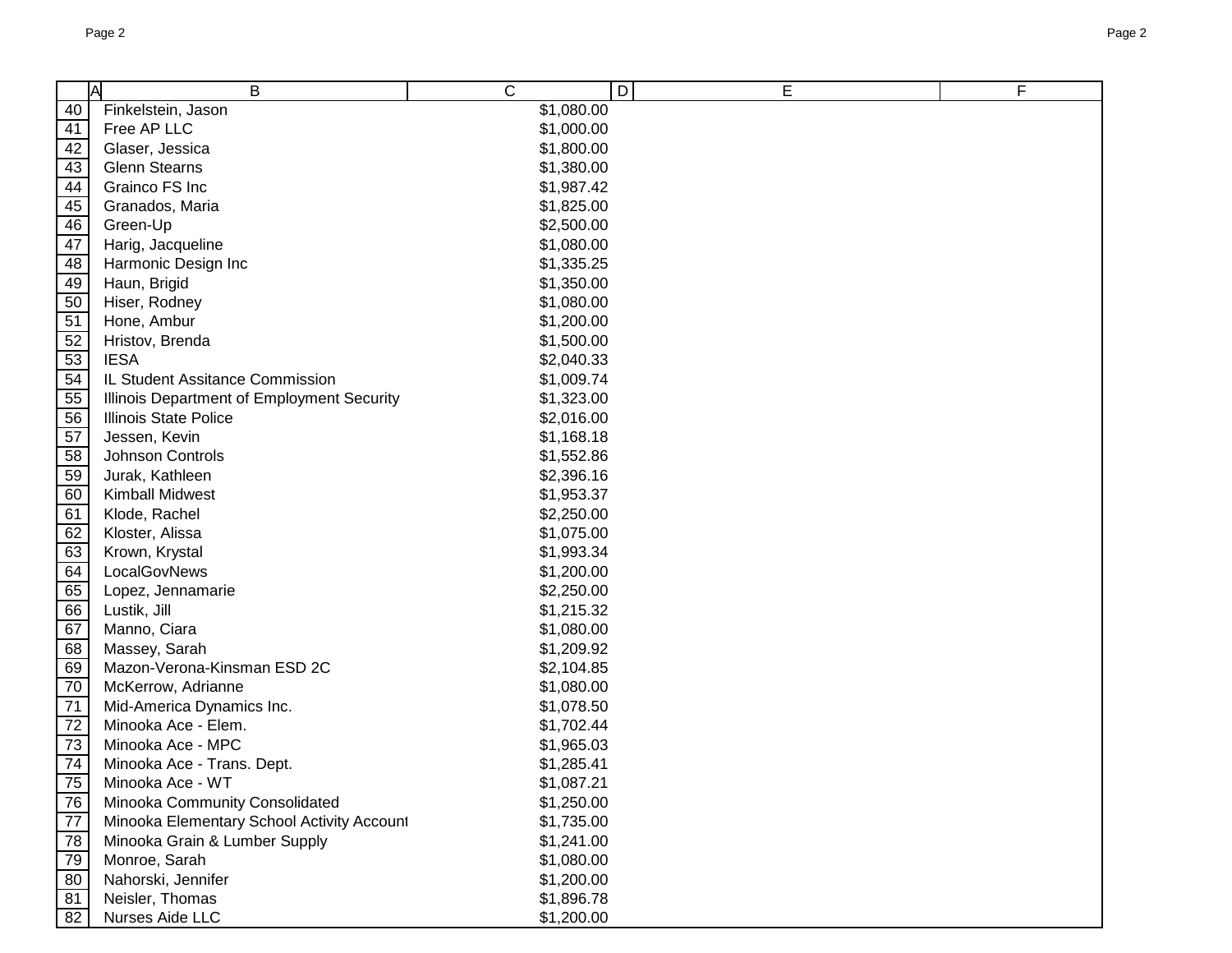|                  | A<br>B                            | C          | $\overline{D}$<br>E | F |
|------------------|-----------------------------------|------------|---------------------|---|
| 83               | Oak Brook Mechanical Services Inc | \$1,255.14 |                     |   |
| 84               | Pekol, Jeana                      | \$1,424.82 |                     |   |
| 85               | Pelnarsh, Amy                     | \$2,077.71 |                     |   |
| 86               | <b>PM Music Center</b>            | \$2,053.34 |                     |   |
| 87               | Pyde, Elizabeth                   | \$1,875.00 |                     |   |
| 88               | Quadient Inc.                     | \$2,264.03 |                     |   |
| 89               | Regional Office of Education      | \$1,550.00 |                     |   |
| 90               | Roach, Amanda                     | \$1,800.00 |                     |   |
| 91               | Robinson, Mary                    | \$1,593.17 |                     |   |
| 92               | Ruggeri, Jeanine                  | \$1,167.54 |                     |   |
| 93               | Ruiz - Totaro, Monica             | \$1,080.00 |                     |   |
| 94               | Ruland, Joshua                    | \$1,869.75 |                     |   |
| 95               | <b>SCOPE</b>                      | \$1,630.00 |                     |   |
| 96               | <b>Share Motor Service</b>        | \$2,495.05 |                     |   |
| 97               | Shiffler Equipment Sales Inc      | \$1,895.36 |                     |   |
| 98               | Siracusa, Michael                 | \$1,242.39 |                     |   |
| 99               | Soliant Health                    | \$1,732.50 |                     |   |
| 100              | Souza, Aaron                      | \$1,890.34 |                     |   |
| 101              | Sowa, Lauren                      | \$1,350.00 |                     |   |
| 102              | Tadey, Cathy                      | \$1,050.00 |                     |   |
| 103              | The FLOLO Corporation             | \$1,248.08 |                     |   |
| 104              | Tierney                           | \$1,144.00 |                     |   |
| 105              | T-Mobil                           | \$1,394.75 |                     |   |
| 106              | <b>Typing Agent</b>               | \$2,357.50 |                     |   |
| 107              | Verizon Wireless                  | \$1,861.82 |                     |   |
| 108              | Walsh, Tammy                      | \$1,500.00 |                     |   |
| 109              | Wes Kochel, Inc.                  | \$1,677.50 |                     |   |
| 110              | Will County Treasurer             | \$2,277.09 |                     |   |
| $\overline{111}$ | Wilson Language                   | \$1,055.48 |                     |   |
| 112              | Winterbottom, Jason               | \$1,080.00 |                     |   |
| 113              | WM F MEYER COMPANY                | \$1,892.89 |                     |   |
| 114              | Wolfe, Pamela                     | \$1,200.75 |                     |   |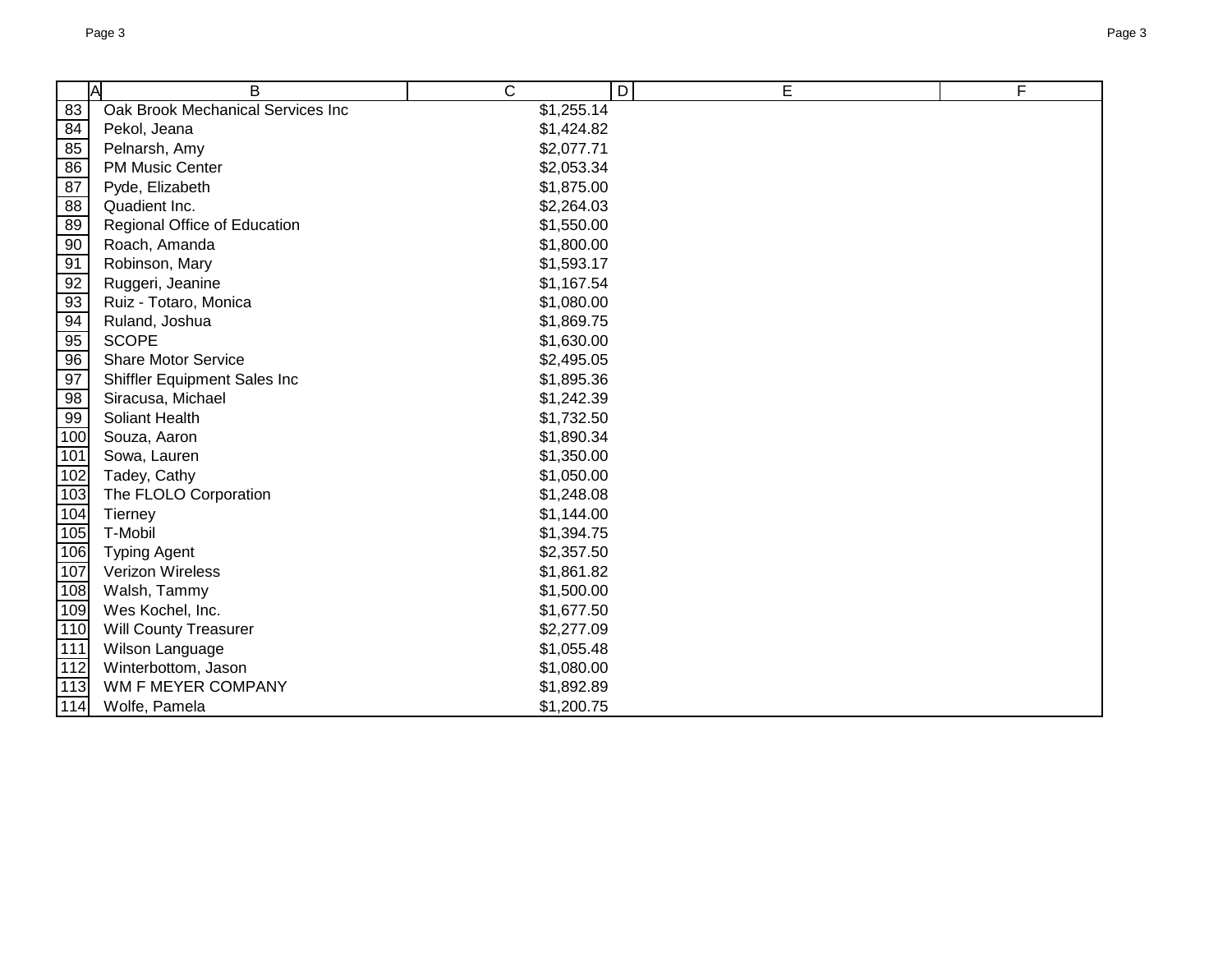|                                   | <b>A</b><br>B                                                      | C                       | D                                                          | Е                       |
|-----------------------------------|--------------------------------------------------------------------|-------------------------|------------------------------------------------------------|-------------------------|
| $\mathbf{1}$                      |                                                                    |                         | PAYMENTS TO PERSON, FIRM, OR CORPORATION OF \$500 TO \$999 |                         |
| $\overline{2}$                    |                                                                    |                         |                                                            |                         |
| $\overline{3}$                    | This listing must be retained within your district/joint agreement |                         |                                                            |                         |
| $\overline{4}$                    | administrative office for public inspection.                       |                         |                                                            |                         |
| $\overline{5}$                    |                                                                    |                         |                                                            |                         |
| $6\overline{6}$<br>$\overline{7}$ | <b>Minooka School District #201</b><br>24-032-2010-4               |                         |                                                            |                         |
| $\overline{8}$                    |                                                                    |                         |                                                            |                         |
| $\overline{9}$                    | Payments of \$500 to \$999, excluding wages and salaries.          |                         |                                                            |                         |
| 10                                |                                                                    |                         |                                                            |                         |
| 11                                | Person, Firm, or Corporation                                       | <b>Aggregate Amount</b> | Person, Firm, or Corporation                               | <b>Aggregate Amount</b> |
| 12                                | ABC Insulation, Inc.                                               | \$625.00                |                                                            |                         |
| 13                                | Adent, Tom                                                         | \$960.01                |                                                            |                         |
| 14                                | AHEAD OF OUR TIME PUBLISHING,                                      | \$500.00                |                                                            |                         |
| 15                                | Allegra Joliet                                                     | \$595.75                |                                                            |                         |
| 16                                | ANAGNOS Door Co.                                                   | \$503.75                |                                                            |                         |
| 17                                | B & F Construction Code Services, Inc.                             | \$500.00                |                                                            |                         |
| $18$                              | Babiak, Amber                                                      | \$504.00                |                                                            |                         |
| 19                                | <b>Battery Service Corporation</b>                                 | \$554.70                |                                                            |                         |
| 20                                | Benhart, Meg                                                       | \$900.00                |                                                            |                         |
| $\overline{21}$                   | Breese, Lisa                                                       | \$600.00                |                                                            |                         |
| 22                                | Castaneda, Michelle                                                | \$504.00                |                                                            |                         |
| 23                                | <b>Certified Laboratories</b>                                      | \$991.59                |                                                            |                         |
| 24                                | <b>Cookies Restaurant</b>                                          | \$504.65                |                                                            |                         |
| 25                                | Correct Digital Displays Inc.                                      | \$662.00                |                                                            |                         |
| 26                                | Cozzini Bros. Inc.                                                 | \$616.00                |                                                            |                         |
| 27                                | <b>CPI</b>                                                         | \$600.00                |                                                            |                         |
| $\overline{28}$                   | <b>Cummins Sales &amp; Service</b>                                 | \$770.00                |                                                            |                         |
| 29                                | D.E. Excavating Co.                                                | \$773.00                |                                                            |                         |
| 30                                | Day, Laurie                                                        | \$504.00                |                                                            |                         |
| 31                                | Dell                                                               | \$519.11                |                                                            |                         |
| 32                                | Downing, Janine                                                    | \$900.00                |                                                            |                         |
| 33                                | Eldred, Jacquie                                                    | \$560.00                |                                                            |                         |
| 34                                | Ewert's Automotive                                                 | \$710.40                |                                                            |                         |
| 35                                | Finkelstein, Nicole                                                | \$900.00                |                                                            |                         |
| 36                                | Frantz, Kelly                                                      | \$600.00                |                                                            |                         |
| $\overline{37}$                   | Glavin, Kathryn                                                    | \$900.00                |                                                            |                         |
| 38                                | Green, Sara                                                        | \$982.82                |                                                            |                         |
| 39                                | <b>Grundy County Health Dept</b>                                   | \$560.00                |                                                            |                         |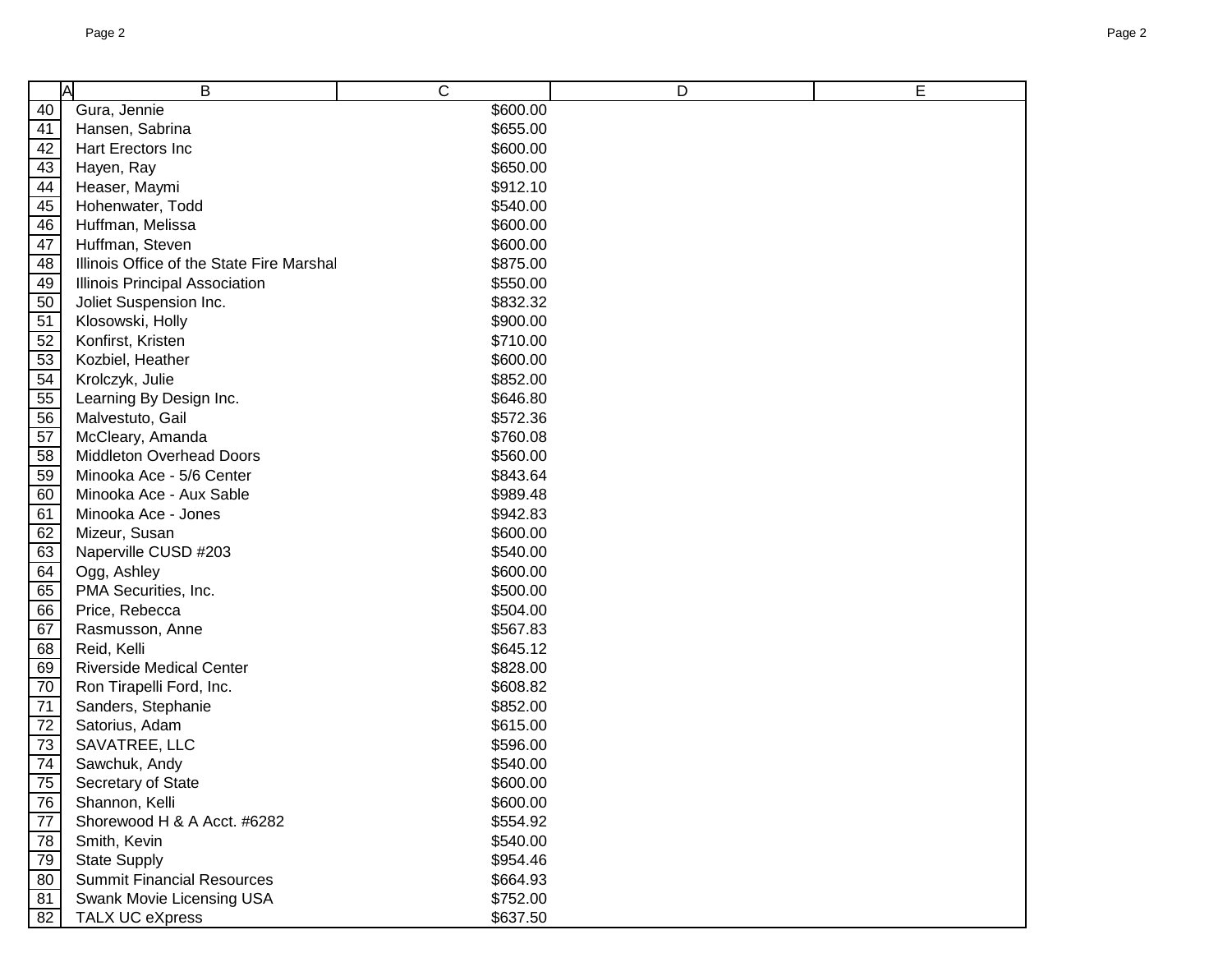| 83 | The Office of the State Fire Marshal | \$935.00 |  |
|----|--------------------------------------|----------|--|
| 84 | The Page Writer                      | \$665.00 |  |
| 85 | Townsend, Kimberly                   | \$600.00 |  |
| 86 | Underhill, Theresa                   | \$900.00 |  |
| 87 | US Dept of Education AWG             | \$541.32 |  |
| 88 | Village of Channahon                 | \$536.32 |  |
| 89 | Your Parts Depot                     | \$525.00 |  |
| 90 | Zavacki, Stephanie                   | \$758.00 |  |